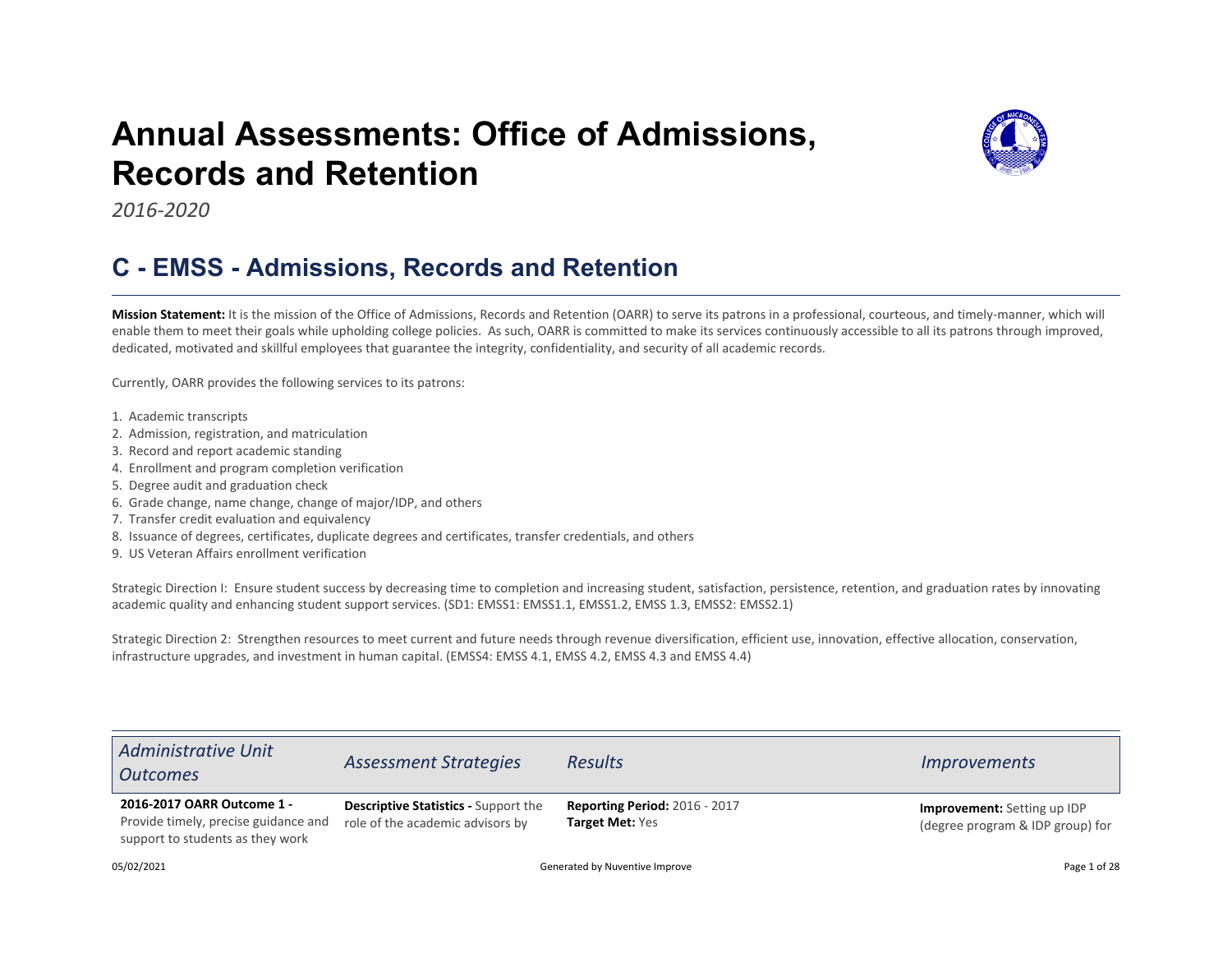| <b>Administrative Unit</b><br><b>Outcomes</b>                                                                                                                                                 | <b>Assessment Strategies</b>                                                                                                                                                                                                                                                                                                                                                                                                                                                                                               | <b>Results</b>                                                                                                                                                                                                                                                                                                                                                                                                                                                                                                                                                                                                                                                                                                                                                                                                                                                                                                                                                          | <b>Improvements</b>                                                                                                                                                                                                                                                                        |
|-----------------------------------------------------------------------------------------------------------------------------------------------------------------------------------------------|----------------------------------------------------------------------------------------------------------------------------------------------------------------------------------------------------------------------------------------------------------------------------------------------------------------------------------------------------------------------------------------------------------------------------------------------------------------------------------------------------------------------------|-------------------------------------------------------------------------------------------------------------------------------------------------------------------------------------------------------------------------------------------------------------------------------------------------------------------------------------------------------------------------------------------------------------------------------------------------------------------------------------------------------------------------------------------------------------------------------------------------------------------------------------------------------------------------------------------------------------------------------------------------------------------------------------------------------------------------------------------------------------------------------------------------------------------------------------------------------------------------|--------------------------------------------------------------------------------------------------------------------------------------------------------------------------------------------------------------------------------------------------------------------------------------------|
| toward degree completion, as well as<br>faculty and support services staff<br>involved in the academic advising<br>process.<br><b>AUO Status: Active</b><br>AUO Assessment Cycle: 2016 - 2017 | providing accurate degree<br>completion audits, and effective<br>tracking of students' progress<br>toward graduation, including timely<br>processing other student- or faculty-<br>driven requests as needed.<br>Target: 100% updated, i.e., SIS IDP<br>report: IDP set-up (degree program<br>& IDP group)                                                                                                                                                                                                                 | SIS IDP is 100% up to date and consistent with the college<br>catalog. Discrepancies or unusual situations with using the<br>IDP are communicated by academic advisors to OARR and<br>are reviewed, updated or communicated to IT if needed.<br>List of potential program completers is generated by OARR<br>every semester and compared to applications for<br>graduation. Students who are potentially completing their<br>program and who did not yet apply for graduation are<br>informed about their situation inorder for them to see<br>academic advisors and process needed forms like<br>application for graduation, course substitution form and<br>other necessary documents.                                                                                                                                                                                                                                                                                | pre-sis programs would help in<br>degree verification requests.<br>(08/21/2017)                                                                                                                                                                                                            |
|                                                                                                                                                                                               | <b>Descriptive Statistics - Continue to</b><br>collaborate with academic divisions<br>and program faculty to scheduling<br>and conducting extended orientation<br>sessions covering topics, such as but<br>by any means not limited to, a quick<br>guide using myShark, academic<br>standards and regulations,<br>graduation requirements, and OARR<br>routine processes and procedures.<br>Target: At least two extended<br>orientation sessions during fall and<br>spring terms, and a session during<br>the summer term | AU is open to provide continuous support for each semester<br>for student or faculty requests like for example, course<br>substitution, student inquiry on their IDP and related duty<br>assistance requests. (08/21/2017)<br><b>Reporting Period: 2016 - 2017</b><br>Target Met: Yes<br>Special orientation for summer was organized on June 16,<br>2017. Sessions shared with the students were important<br>academic dates, academic standing, post registration<br>processes, student account, fees & charges, financial aid<br>services, academic programs, available couseling and<br>tutoring services, student life activities, clubs & sports,<br>security & safety and title IX.<br>Meeting with potential graduating students are conducted<br>during the fall and spring semesters. Graduation<br>requirements, important dates, process and procedures are<br>shared with them.<br>(08/21/2017)<br><b>Related Documents:</b><br>2017.2 Student orientation | <b>Improvement:</b> Setting up the<br>summer orientation for new<br>students as a regular scheduled<br>activity on the catalog that would<br>not conflict with class or would be<br>before the regular summer<br>registration would be more<br>beneficial to new students.<br>(08/21/2017) |
|                                                                                                                                                                                               | Descriptive Statistics - Continue to<br>facilitate training (or orientation) for<br>faculty members and academic                                                                                                                                                                                                                                                                                                                                                                                                           | <b>Reporting Period: 2016 - 2017</b><br>Target Met: Yes<br>Training for faculty and academic advisors may not have                                                                                                                                                                                                                                                                                                                                                                                                                                                                                                                                                                                                                                                                                                                                                                                                                                                      | <b>Improvement:</b> AU to work with<br>HR so that new faculty hires on<br>their orientation are provided                                                                                                                                                                                   |
| 05/02/2021                                                                                                                                                                                    |                                                                                                                                                                                                                                                                                                                                                                                                                                                                                                                            | Generated by Nuventive Improve                                                                                                                                                                                                                                                                                                                                                                                                                                                                                                                                                                                                                                                                                                                                                                                                                                                                                                                                          | Page 2 of 28                                                                                                                                                                                                                                                                               |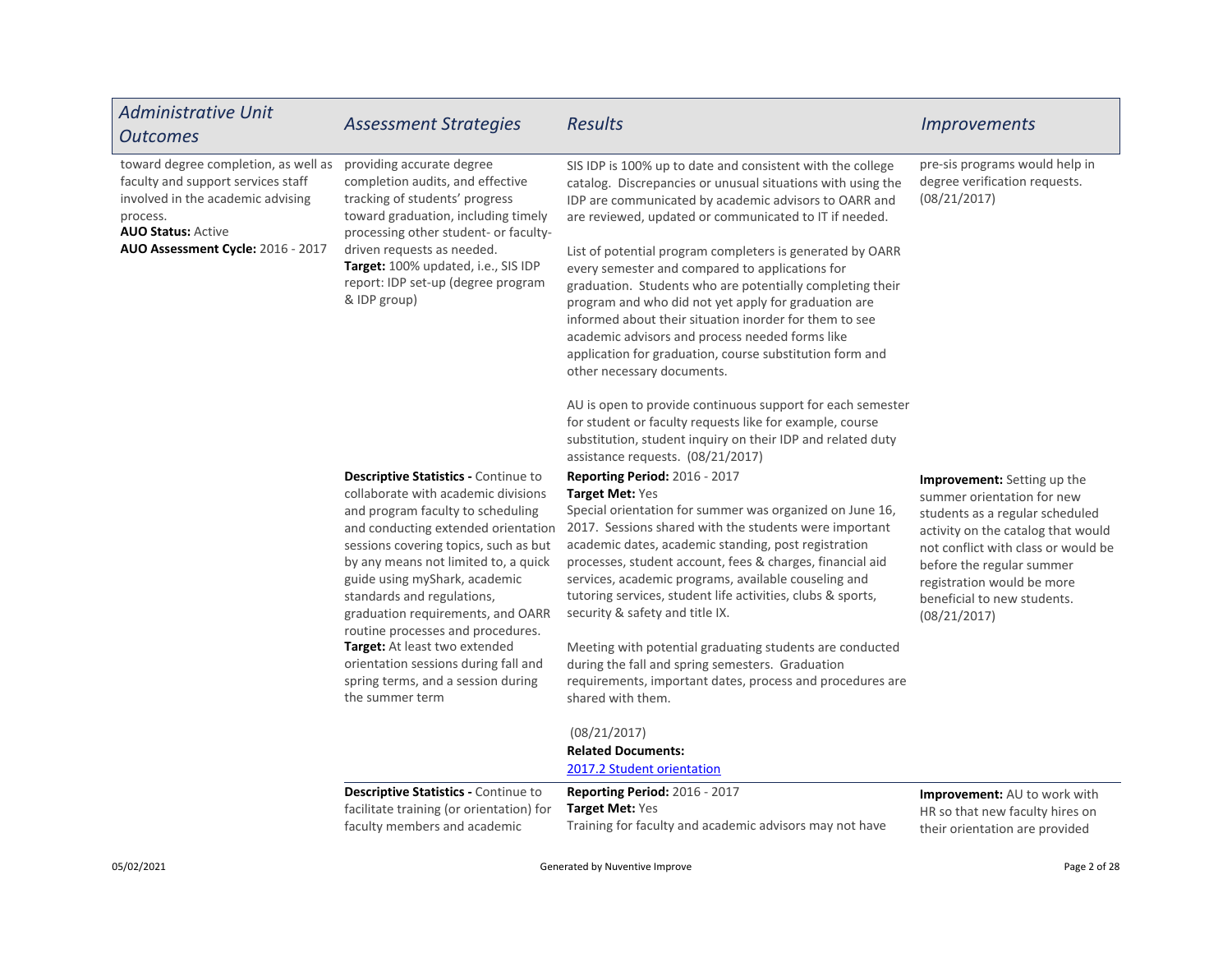| <b>Administrative Unit</b><br><b>Outcomes</b>                                                                                                                                                                                                                                                                                                                                                                                                                                                                                                                                                                                                                     | <b>Assessment Strategies</b>                                                                                                                                                                                                                                                                                                                                                                                                                                    | <b>Results</b>                                                                                                                                                                                                                                                                                                                                                                                                                                                      | <b>Improvements</b>                                                                                                                                                                                                                                                       |
|-------------------------------------------------------------------------------------------------------------------------------------------------------------------------------------------------------------------------------------------------------------------------------------------------------------------------------------------------------------------------------------------------------------------------------------------------------------------------------------------------------------------------------------------------------------------------------------------------------------------------------------------------------------------|-----------------------------------------------------------------------------------------------------------------------------------------------------------------------------------------------------------------------------------------------------------------------------------------------------------------------------------------------------------------------------------------------------------------------------------------------------------------|---------------------------------------------------------------------------------------------------------------------------------------------------------------------------------------------------------------------------------------------------------------------------------------------------------------------------------------------------------------------------------------------------------------------------------------------------------------------|---------------------------------------------------------------------------------------------------------------------------------------------------------------------------------------------------------------------------------------------------------------------------|
|                                                                                                                                                                                                                                                                                                                                                                                                                                                                                                                                                                                                                                                                   | advisors on using myShark as an<br>academic advising tool including<br>OARR routine procedures and<br>processes.<br><b>Target:</b> At least one training (or<br>orientation) for faculty members and<br>academic advisors.                                                                                                                                                                                                                                      | been necessary as there were no updates that would<br>impact the myShark academic advising tool. No further<br>trainings was requested maybe due to insignificant faculty<br>new hires that needed training and instructional<br>department already has done the overview of myShark with<br>them. The SIS IDP was updated and information about the<br>update was shared to Faculty and academic advisors on the<br>January 2, 2017 faculty workshop. (08/21/2017) | with summary guide in using<br>myShark as an academic advising<br>tool. (08/21/2017)                                                                                                                                                                                      |
| 2016-2017 OARR Outcome 2 -<br>Maintain a high level of patron<br>satisfaction by providing timely and<br>accurate services to students, faculty,<br>other staff, and the community in the<br>following areas: (a) admission and<br>registration; (b) academic record<br>maintenance; (c) transcript<br>production; (d) enrollment and<br>degree verification; (e) degree audit;<br>(f) issuance diplomas and degrees;<br>(g) enrollment certifications for<br>former US servicemen or US veterans; Target: Registrar's Office Operations<br>(g) data requests; and (h) other core<br>functions.<br><b>AUO Status: Active</b><br>AUO Assessment Cycle: 2016 - 2017 | <b>Descriptive Statistics - Develop and</b><br>implement a Registrar's Office<br><b>Operations and Procedure Manual</b><br>that contains the policies,<br>procedures and systems flow of<br>various activities undertaken at or<br>services provided by the college<br>Registrar's Office including<br>templates of communications and<br>related documents, a quick guide to<br>using the SIS production database,<br>myShark portals.<br>and Procedure Manual | Reporting Period: 2016 - 2017<br>Target Met: No<br>Data gathering and observation of Registrar's Office<br>Operations is being done and will continue in the next cycle<br>where drafting of the manual will be started. (08/21/2017)                                                                                                                                                                                                                               | <b>Improvement:</b> A research and<br>view of other colleges registrar's<br>office operation manual would<br>provide an idea of what format,<br>what informations are needed and<br>where to begin drafting the<br>manual. (08/21/2017)                                   |
|                                                                                                                                                                                                                                                                                                                                                                                                                                                                                                                                                                                                                                                                   | <b>Descriptive Statistics - Continue to</b><br>implement a mechanism to further<br>reduce the turn-around time in the<br>processing and/or release of<br>academic transcripts, and diplomas<br>and certificates.<br>Target: Processing of academic<br>transcripts within one to two<br>business days from receipt;<br>certificates and diplomas within one<br>to five business days from<br>graduation;                                                         | Reporting Period: 2016 - 2017<br>Target Met: Yes<br>Within five days after the Commencement Exercises,<br>certificates and diplomas were processed and made<br>available for release (166 for fall and 148 for Spring 2017).<br>A total of 1,248 transcripts were processed within two<br>business days from the receipt of complete transcript<br>request with fee receipt. (08/21/2017)                                                                           | Improvement: Desktop<br>computers for the two staff<br>processing transcript request<br>would insure the continuity of the<br>processing documents within two<br>days or perhaps within one day.<br>Currently, only one desktop<br>computer is available.<br>(08/21/2017) |
|                                                                                                                                                                                                                                                                                                                                                                                                                                                                                                                                                                                                                                                                   | <b>Descriptive Statistics - Continue to</b><br>implement a mechanism to further<br>reduce the turn-around time in the<br>processing and/or release of                                                                                                                                                                                                                                                                                                           | <b>Reporting Period: 2016 - 2017</b><br>Target Met: Yes<br>Degree verification are processed within two days of receipt<br>of complete authorized requests. Few situations where                                                                                                                                                                                                                                                                                    | <b>Improvement:</b> The digitization of<br>archive files would help in the<br>processing of enrollment and<br>degree verifications.                                                                                                                                       |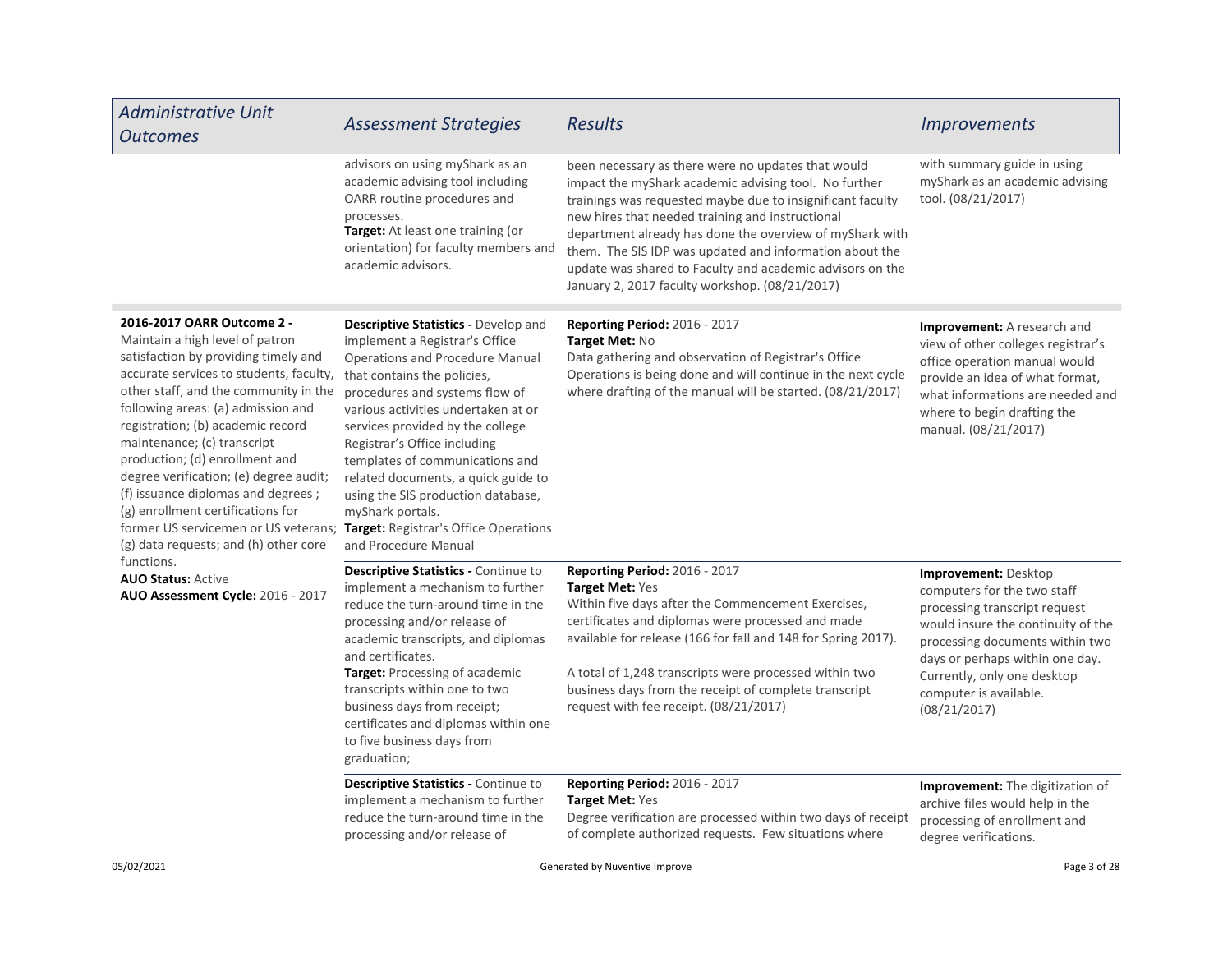| <b>Administrative Unit</b><br><b>Outcomes</b> | <b>Assessment Strategies</b>                                                                                                                                                                                                                                                                               | <b>Results</b>                                                                                                                                                                                                                                                                                                                | <b>Improvements</b>                                                                                                                                                                           |
|-----------------------------------------------|------------------------------------------------------------------------------------------------------------------------------------------------------------------------------------------------------------------------------------------------------------------------------------------------------------|-------------------------------------------------------------------------------------------------------------------------------------------------------------------------------------------------------------------------------------------------------------------------------------------------------------------------------|-----------------------------------------------------------------------------------------------------------------------------------------------------------------------------------------------|
|                                               | enrollment and degree verification.<br>Target: Turn-around time, one to<br>two business days from receipt of<br>the requests                                                                                                                                                                               | degree enrollment and degree verifications would be<br>delayed are when the verification are from pre-sis or from<br>the archives. (08/21/2017)                                                                                                                                                                               | Setting up IDP for pre-sis catalog<br>would help speed up verifications.<br>(08/21/2017)                                                                                                      |
|                                               | <b>Descriptive Statistics - Continue</b><br>work related to the digitization of all<br>archival documents, e.g., student<br>records during the pre-database                                                                                                                                                | <b>Reporting Period: 2016 - 2017</b><br>Target Met: No<br>700 students records so far have been digitized. The work<br>continuous into the next cycle. (08/21/2017)                                                                                                                                                           | Improvement: AU will continue<br>the digitization of all archival<br>documents.                                                                                                               |
|                                               | system and the quarter systems, the<br>COM and CCM period, the Nursing<br>School in Saipan and the Marshall<br>Islands/                                                                                                                                                                                    |                                                                                                                                                                                                                                                                                                                               | A desktop computer and a better<br>scanner would help speed up<br>work.                                                                                                                       |
|                                               | <b>Target:</b> 100% of archival student<br>records digitized.                                                                                                                                                                                                                                              |                                                                                                                                                                                                                                                                                                                               | A special contract personnel or if<br>staff are willing to work overtime<br>if provided with overtime pay<br>would be needed to try to finish<br>digitization within the next fiscal<br>year. |
|                                               |                                                                                                                                                                                                                                                                                                            |                                                                                                                                                                                                                                                                                                                               | (08/21/2017)                                                                                                                                                                                  |
|                                               | <b>Descriptive Statistics - Collaborate</b><br>with the college's Information<br>Technology Office (ITO) to further<br>improving the design and contents<br>of the Registrar Office's (OARR)<br>webpage in the college's website to<br>user-friendly, and to attract and<br>inform current and prospective | <b>Reporting Period: 2016 - 2017</b><br>Target Met: No<br>The Registrar Office's webpage content was reviewed and<br>additions have been planned to be made. The registrar's<br>office mission statement shall be included, summary of<br>services provided and a link to contact informations for all<br>campus OARR staffs. | Improvement: Review and<br>comments of the registrars office<br>webpage will be solicited from<br>colleagues and perhaps also<br>students. (08/21/2017)                                       |
|                                               | students, their families, alumni,<br>professors, and stakeholders.<br>Target: Registrar Office's webpage<br>design improved, and content                                                                                                                                                                   | The links to the college calendars on the webpage will be<br>updated to current academic dates. This was already<br>communicated to ITO for change. (08/21/2017)<br><b>Related Documents:</b>                                                                                                                                 |                                                                                                                                                                                               |
|                                               | updated                                                                                                                                                                                                                                                                                                    | <b>OARR Web update.docx</b>                                                                                                                                                                                                                                                                                                   |                                                                                                                                                                                               |
|                                               | Descriptive Statistics - Provide at<br>least one formal training for all<br>registrar's staff designed to upgrade<br>their skills, adeptness, and<br>proficiencies in the following areas:                                                                                                                 | <b>Reporting Period: 2016 - 2017</b><br><b>Target Met: Yes</b><br>2 staff have joined the training on July 20, July 24 and July<br>26-28, 2017 to refresh and upgrade on computer skills.                                                                                                                                     | <b>Improvement:</b> The development<br>of the Registrar's office operation<br>manual would provide all the<br>registrar's staff with a ready<br>reference in providing timely and             |
|                                               | (a) the Student Information System,                                                                                                                                                                                                                                                                        | As alternative to providing formal training to all staff, FERPA                                                                                                                                                                                                                                                               |                                                                                                                                                                                               |
| 05/02/2021                                    |                                                                                                                                                                                                                                                                                                            | Generated by Nuventive Improve                                                                                                                                                                                                                                                                                                | Page 4 of 28                                                                                                                                                                                  |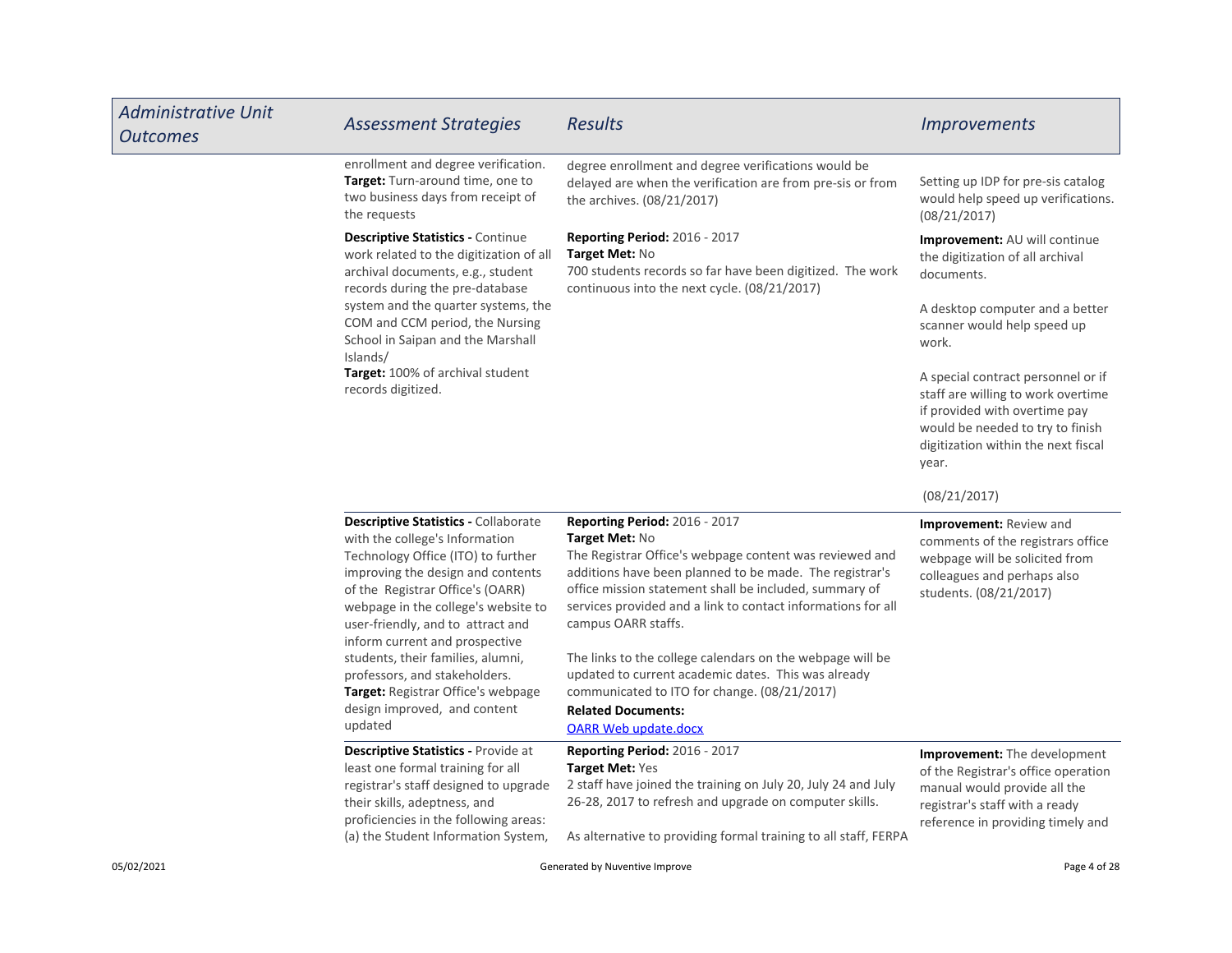| <b>Administrative Unit</b><br><b>Outcomes</b>                                                                                                                                                                                                                                                                                | <b>Assessment Strategies</b>                                                                                                                                                                                                                                                                                                                                      | <b>Results</b>                                                                                                                                                                                                                                                                                                                                                                                                                                                                                                                                                                                                                                                                                                                                                                                                                                                                                                                                                                     | <b>Improvements</b>                                                                                                                                                                                                            |
|------------------------------------------------------------------------------------------------------------------------------------------------------------------------------------------------------------------------------------------------------------------------------------------------------------------------------|-------------------------------------------------------------------------------------------------------------------------------------------------------------------------------------------------------------------------------------------------------------------------------------------------------------------------------------------------------------------|------------------------------------------------------------------------------------------------------------------------------------------------------------------------------------------------------------------------------------------------------------------------------------------------------------------------------------------------------------------------------------------------------------------------------------------------------------------------------------------------------------------------------------------------------------------------------------------------------------------------------------------------------------------------------------------------------------------------------------------------------------------------------------------------------------------------------------------------------------------------------------------------------------------------------------------------------------------------------------|--------------------------------------------------------------------------------------------------------------------------------------------------------------------------------------------------------------------------------|
|                                                                                                                                                                                                                                                                                                                              | (b) routine operations and other<br>procedures, (c) the Family<br><b>Educational Rights and Privacy Act</b><br>including other related federal<br>regulations, (d) file management and<br>record-system; (e) pertinent policies<br>and academic standards; (f) techno-<br>literacy; and (g) others.<br>Target: At least one training for all<br>registrar's staff | training links online have been shared to all campus<br>registrar's staff. Guidance, assistance and technical support<br>is continuously provided to all staff through voip and emails<br>specially Student Information System (SIS) operation.<br>(08/21/2017)                                                                                                                                                                                                                                                                                                                                                                                                                                                                                                                                                                                                                                                                                                                    | accurate services.<br>Research on more training links<br>shall be done and shared with all<br>OARR staffs. (08/21/2017)                                                                                                        |
| 2016-2017 OARR Outcome 3 -<br>Students will demonstrate<br>understanding of academic and<br>matriculation policies and<br>procedures, and cognizance of<br>academic deadlines as published in<br>the schedule, academic calendars,<br>and other documents.<br><b>AUO Status: Active</b><br>AUO Assessment Cycle: 2016 - 2017 | Descriptive Statistics - In<br>collaboration with other student<br>supports services units, continue to<br>deliver regular and extended<br>orientation sessions for all students.<br>Target: Regular orientation sessions<br>during fall, spring and summer;<br>extended orientation sessions in<br>November, February, and July.                                 | <b>Reporting Period: 2016 - 2017</b><br>Target Met: Yes<br>AU in collaboration with other units in the department of<br>EMSS, conducted student orientation for incoming new,<br>transfer and returning students. For example, August 4,<br>2016 Fall orientation, June 16, 2017 summer 2017<br>orientation for students; August 3-4, 2017, fall 2017<br>orientation for students.<br>AU counterparts in state campuses have also conducted<br>student orientations on fall semesters. For example, see<br>related document on Yap orientation booklet.<br>Special orientations are also conducted upon requests of<br>students or faculty. For example the DDFT program student<br>orientation.<br>Fall 2017 Student Orientation Survey indicated that<br>students were satisfied with a rate of 8 out of 10 scale.<br>(08/21/2017)<br><b>Related Documents:</b><br>2017.3 OARR Student Orientation.pdf<br><b>Orientation Survey 2017.3</b><br>2016.3 Yap Orientation Booklet.pdf | <b>Improvement:</b> Creating videos of<br>processess and procedures could<br>help improve the sharing of<br>information to the students and<br>further reduce exhausting time to<br>students on presentations.<br>(08/21/2017) |
|                                                                                                                                                                                                                                                                                                                              | Descriptive Statistics - Continue to<br>publish OARR Student's Guide<br>expanded to include contents<br>beyond policies and procedures that                                                                                                                                                                                                                       | Reporting Period: 2016 - 2017<br>Target Met: Yes<br>AU continues to publish OARR Student's Guide aimed at<br>providing resource information for students especially in                                                                                                                                                                                                                                                                                                                                                                                                                                                                                                                                                                                                                                                                                                                                                                                                             | Improvement: AU to coordinate<br>with state campus OARR staff to<br>also distribute paper-format issue<br>of the Student Guide during new                                                                                      |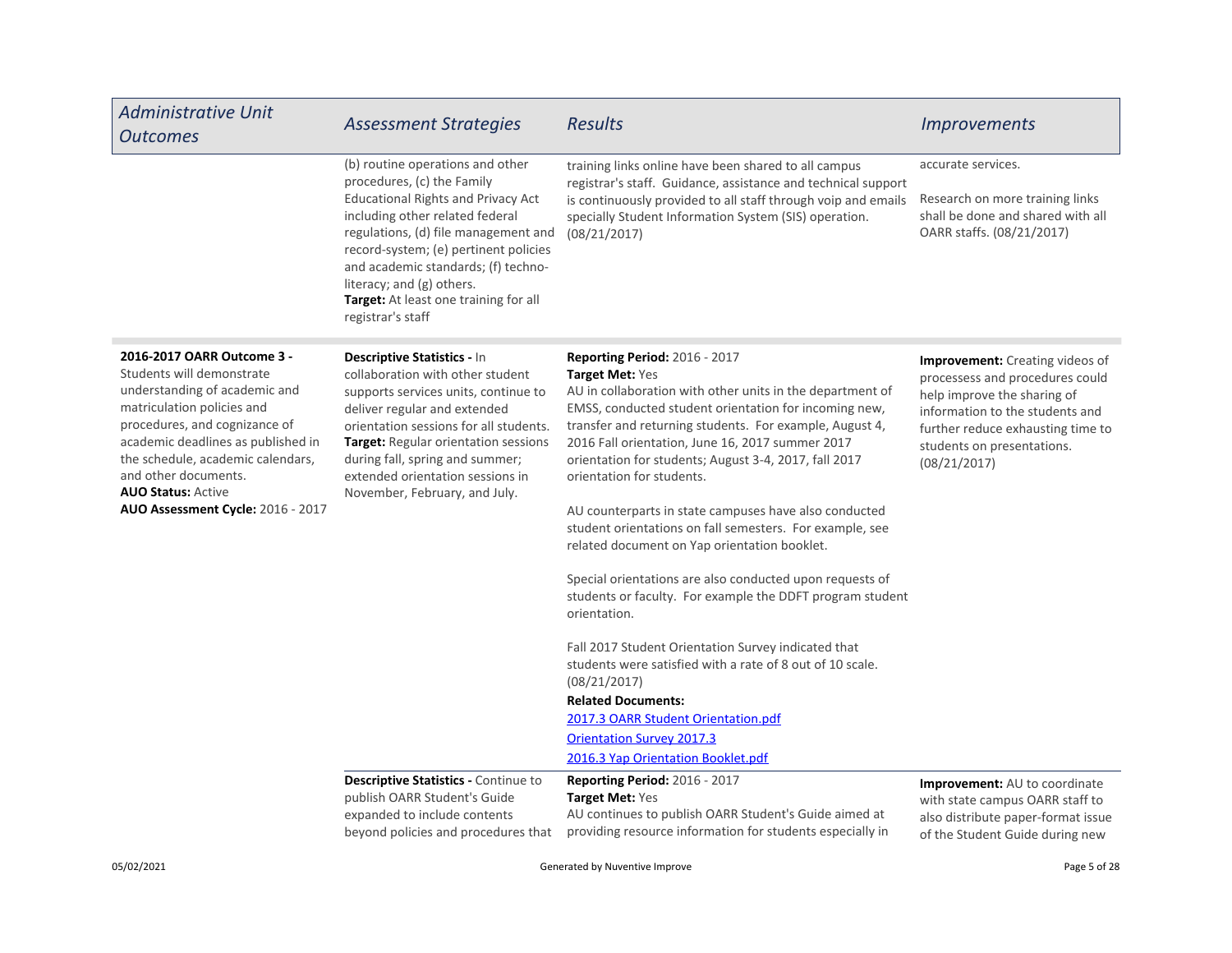| <b>Administrative Unit</b><br><b>Outcomes</b>                                                                                                                                                                                                                                                           | <b>Assessment Strategies</b>                                                                                                                                                                                                                                                                                                                                                                                                                                                                   | <b>Results</b>                                                                                                                                                                                                                                                                                                                                                                                                                                                                                                                                                                                                                                                                                                                                                                                                                                                                              | <b>Improvements</b>                   |
|---------------------------------------------------------------------------------------------------------------------------------------------------------------------------------------------------------------------------------------------------------------------------------------------------------|------------------------------------------------------------------------------------------------------------------------------------------------------------------------------------------------------------------------------------------------------------------------------------------------------------------------------------------------------------------------------------------------------------------------------------------------------------------------------------------------|---------------------------------------------------------------------------------------------------------------------------------------------------------------------------------------------------------------------------------------------------------------------------------------------------------------------------------------------------------------------------------------------------------------------------------------------------------------------------------------------------------------------------------------------------------------------------------------------------------------------------------------------------------------------------------------------------------------------------------------------------------------------------------------------------------------------------------------------------------------------------------------------|---------------------------------------|
|                                                                                                                                                                                                                                                                                                         | relate to registration, academic<br>standards and regulations, and<br>education records. Contents shall<br>also include updates on enrollment<br>(trends) data, persistence and<br>retention rates, graduation rates and<br>program completer (absolute<br>number), student success stories.<br>Target: OARR Student's Guide issue<br>per semester (August and January)<br>accessible by students and other<br>stakeholders either online or in<br>paper format.                               | terms of AU's routine processes and procedures, e.g.,<br>registration procedures, adding and dropping courses,<br>withdrawing courses, and others. The different issues of<br>the Guide is available online in downloadable portable<br>document format (pdf),<br>http://www.comfsm.fm/?q=manual-and-handbook. The<br>2017 student guide could also be downloaded from<br>http://www.comfsm.fm/publications/handbook/Student%2<br>0-Guide-2017.pdf.<br>Issues of the OARR Student's Guide are also available in<br>paper-format distributed to participants (students) during<br>the new student orientation<br>Video of student success stories are featured during the<br><b>Related Documents:</b><br><b>OARR Student's Guide 2017.pdf</b>                                                                                                                                               | student orientations.<br>(08/21/2017) |
| 2017-2018 OARR Outcome 1 -<br>Provide timely, precise guidance and<br>support to students as they work<br>toward degree completion, as well as<br>faculty and support services staff<br>involved in the academic advising<br>process.<br><b>AUO Status: Active</b><br>AUO Assessment Cycle: 2017 - 2018 | Descriptive Statistics - Support the<br>role of the academic advisors by<br>providing accurate degree<br>completion audits, and effective<br>tracking of students' progress<br>toward graduation, including timely<br>processing other student- or faculty-<br>driven requests as needed.<br>Target: SIS IDP is updated with<br>changes on program<br>requirements(degree program & IDP<br>group). Prior to SIS IDP entered on<br>Notes: List of potential program<br>completers is generated. | <b>Reporting Period: 2017 - 2018</b><br>Target Met: Yes<br>The SIS IDP has been updated with fall 17 program term<br>course requirements.<br>Updates to changes in program requirements also were<br>made particularly for certificate in agriculture, food and<br>technology program and change in number of credits for AS<br>in Hospitality & Tourism Management and AS in Business<br>administration.<br>MS 099 was changed from 4 credits to 5 credits so<br>certificate programs with the course have been updated to<br>increase program credit requirement to increase by 1 credit<br>on the SIS IDP.<br>Certificate programs for IDP term 2003 were also uploaded<br>in the SIS to help in the easy review of past students<br>completion and verification.<br>Initial degree audits have been conducted per semester, a<br>list of potential program completer were generated and |                                       |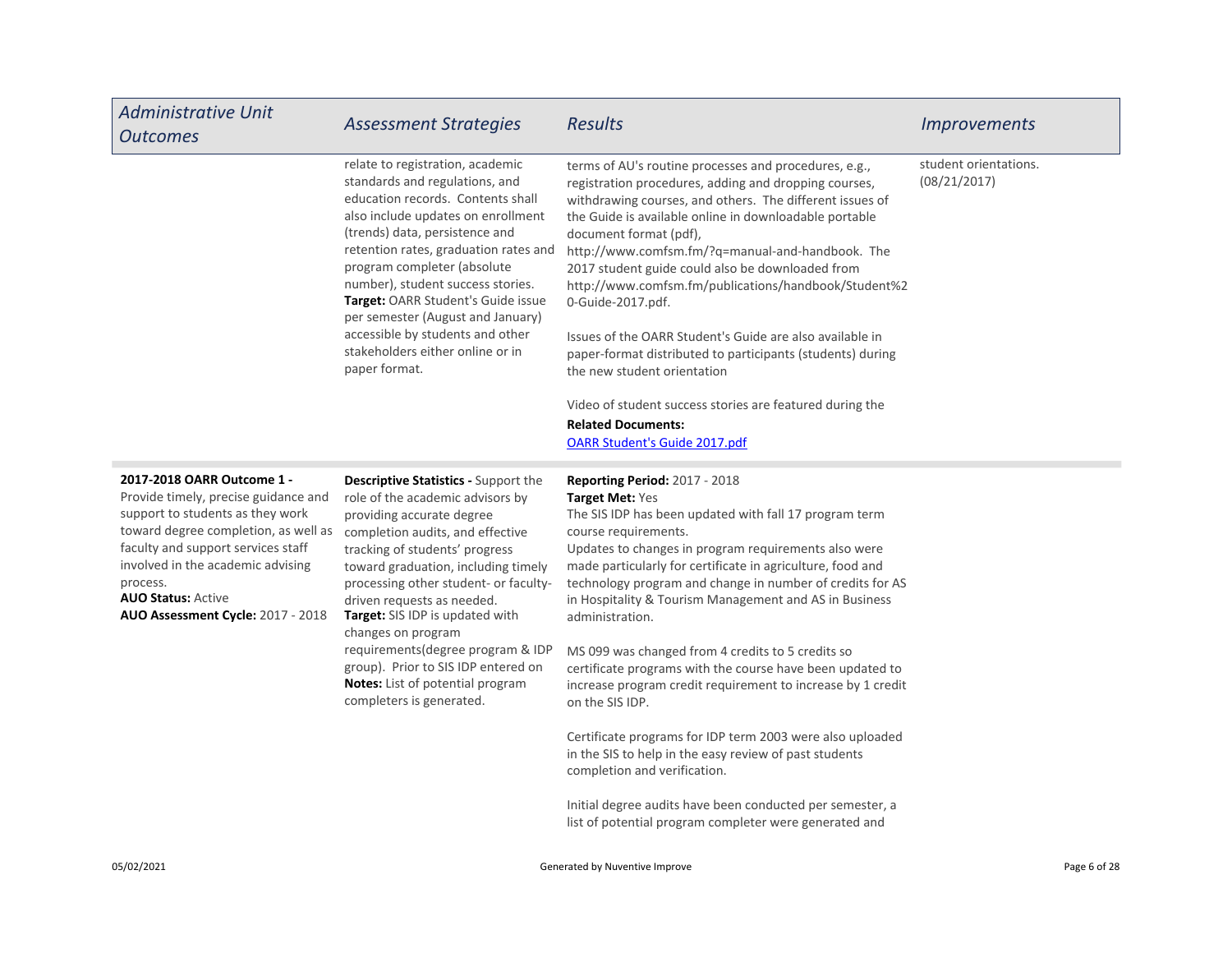| <b>Administrative Unit</b><br><b>Outcomes</b> | <b>Assessment Strategies</b>                                                                                                                                                                                                                                                                                                                                                                                                                                                                                        | <b>Results</b>                                                                                                                                                                                                                                                                                                                                                                                                                                                                                                                                                                                                       | <i>Improvements</i>                                                                                                                                                                                                                                                                                                                                                                                                                                                                                                                                                                                                                             |
|-----------------------------------------------|---------------------------------------------------------------------------------------------------------------------------------------------------------------------------------------------------------------------------------------------------------------------------------------------------------------------------------------------------------------------------------------------------------------------------------------------------------------------------------------------------------------------|----------------------------------------------------------------------------------------------------------------------------------------------------------------------------------------------------------------------------------------------------------------------------------------------------------------------------------------------------------------------------------------------------------------------------------------------------------------------------------------------------------------------------------------------------------------------------------------------------------------------|-------------------------------------------------------------------------------------------------------------------------------------------------------------------------------------------------------------------------------------------------------------------------------------------------------------------------------------------------------------------------------------------------------------------------------------------------------------------------------------------------------------------------------------------------------------------------------------------------------------------------------------------------|
|                                               |                                                                                                                                                                                                                                                                                                                                                                                                                                                                                                                     | students on the list are contacted to complete their<br>application for graduation or informed of other<br>requirements.                                                                                                                                                                                                                                                                                                                                                                                                                                                                                             |                                                                                                                                                                                                                                                                                                                                                                                                                                                                                                                                                                                                                                                 |
|                                               |                                                                                                                                                                                                                                                                                                                                                                                                                                                                                                                     | Information and advising were provided to high school<br>seniors particularly on their placement, encouraging<br>students placed on developmental courses to register<br>during the summer semester. Having them register during<br>the summer to finish their developmental courses would<br>enable them to register full time in the fall semester and<br>shorten their time to graduation. (09/13/2018)                                                                                                                                                                                                           |                                                                                                                                                                                                                                                                                                                                                                                                                                                                                                                                                                                                                                                 |
|                                               | Descriptive Statistics - Continue to<br>collaborate with academic divisions<br>and program faculty to scheduling<br>and conducting extended orientation<br>sessions covering topics, such as but<br>by any means not limited to, a quick<br>guide using myShark, academic<br>standards and regulations,<br>graduation requirements, and OARR<br>routine processes and procedures.<br>Target: At least two extended<br>orientation sessions during fall and<br>spring terms, and a session during<br>the summer term | Reporting Period: 2017 - 2018<br>Target Met: Yes<br>AU conducted a session during the special orientation for<br>transfer students on a quick guide using myShark and OARR<br>routine processes and procedures in Fall 2018.<br>Meeting with candidates for graduation were done in Fall<br>17 and Spring 2018 regarding graduation requirements,<br>commencement speaker and commencement theme,<br>graduation regalia and important activity dates.<br>OARR routine processes and procedures continue to be<br>provided to students during college visits, student<br>orientations and school visits. (09/13/2018) | Improvement: a survey should be<br>done after the commencement<br>exercises on<br>1. Satisfaction on how the<br>commencement ceremony were<br>done<br>2. Suggestions on what they<br>would like to improve<br>3. How did they know of their<br>graduation status<br>4. How were they informed of the<br>graduation requirements<br>5. How were they informed of the<br>schedule of rehearsals &<br>commencement<br>6. what did they like most on the<br>overall graduation preparation,<br>rehearsal and commencement<br>7. Would they recommend fellow<br>students to join the<br>commencement when they finish<br>their program? (09/13/2018) |
|                                               |                                                                                                                                                                                                                                                                                                                                                                                                                                                                                                                     |                                                                                                                                                                                                                                                                                                                                                                                                                                                                                                                                                                                                                      | Follow-Up: Survey questionnaire<br>now available on survey monkey                                                                                                                                                                                                                                                                                                                                                                                                                                                                                                                                                                               |

or will be downloaded for graduate students to fill up when claiming for their degree.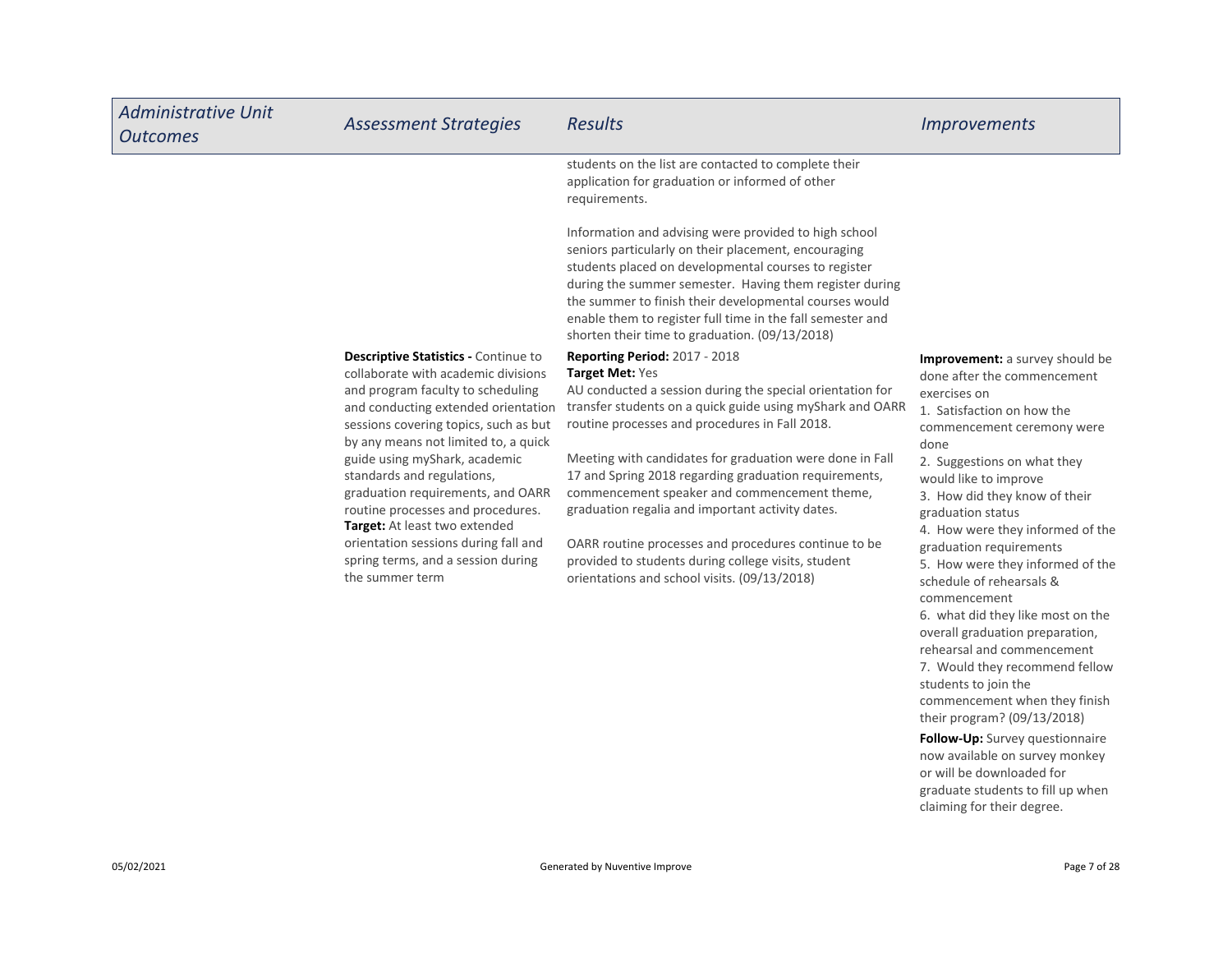https://www.surveymonkey.com/ r/H6PXYRJ (09/13/2018)

| Descriptive Statistics - Continue to                        | <b>Reporting Period: 2017 - 2018</b>                          |
|-------------------------------------------------------------|---------------------------------------------------------------|
| facilitate training (or orientation) for                    | Target Met: Yes                                               |
| faculty members and academic                                | AU presented a review of OARR routine procedures and          |
| advisors on using myShark as an                             | processes during the August 13, 2018 faculty workshop.        |
| academic advising tool including                            |                                                               |
| OARR routine procedures and                                 | the student guide and student handbook which contains         |
| processes.                                                  | information on OARR routine procedures are uploaded in        |
| Target: At least one training (or                           | the website for quick reference of academic advisors. A link  |
| orientation) for faculty members and                        | to the student guide and student handbook is in the faculty   |
| academic advisors.                                          | handbook online however the faculty handbook was not          |
| Notes: A summary guide on using<br>myshark and OARR routine | updated to current fiscal year.                               |
| procedures will be prepared and                             | Continues assistance or support through phone, email or       |
| provided to new faculty members.                            | personal communications are provided whenever academic        |
|                                                             | advisors seek advise or have questions on OARR operation,     |
|                                                             | process and procedures. (09/13/2018)                          |
|                                                             | <b>Related Documents:</b>                                     |
|                                                             | 2018.3 Faculty Workshop Presentation.pdf                      |
| Descriptive Statistics - Continue to                        | <b>Reporting Period: 2017 - 2018</b>                          |
| utlilize all available media and                            | Target Met: Yes                                               |
| marketing strategies to provide                             | Most AU activities are listed in the college calendar and/or  |
| information, announcements and                              | announced on the college website, emailed, announced          |
| communication to community,                                 | through radio, newspaper, posters/banners and through         |
| faculty, students and other relevant                        | word of mouth. Invitation cards are sent out two weeks        |
| offices of the OARR assisted or                             | before commencement exercises, schools are contacted at       |
| organized activities. i.e. Enrollment                       | least two weeks before a scheduled visit and most activities  |
| or registration, orientations,                              | have been planned at least two weeks ahead.                   |
| commencement & other related                                |                                                               |
| activities.                                                 | Registration activities for example are planned, announced,   |
| Target: 80% of students will be                             | arranged and coordinated ahead of schedule and the survey     |
| satisfied with OARR assistance on                           | for fall 17 and spring 2018 shows that students rated their   |
| activities and are informed of                              | overall satisfaction with the registration process as a 9 out |
| activities through the available<br>media used.             | of a 10 rating scale.                                         |
|                                                             | On the fall 2017 registration survey on how did students      |

On the fall 2017 registration survey on how did students find out about the registration shows that 21.93% heard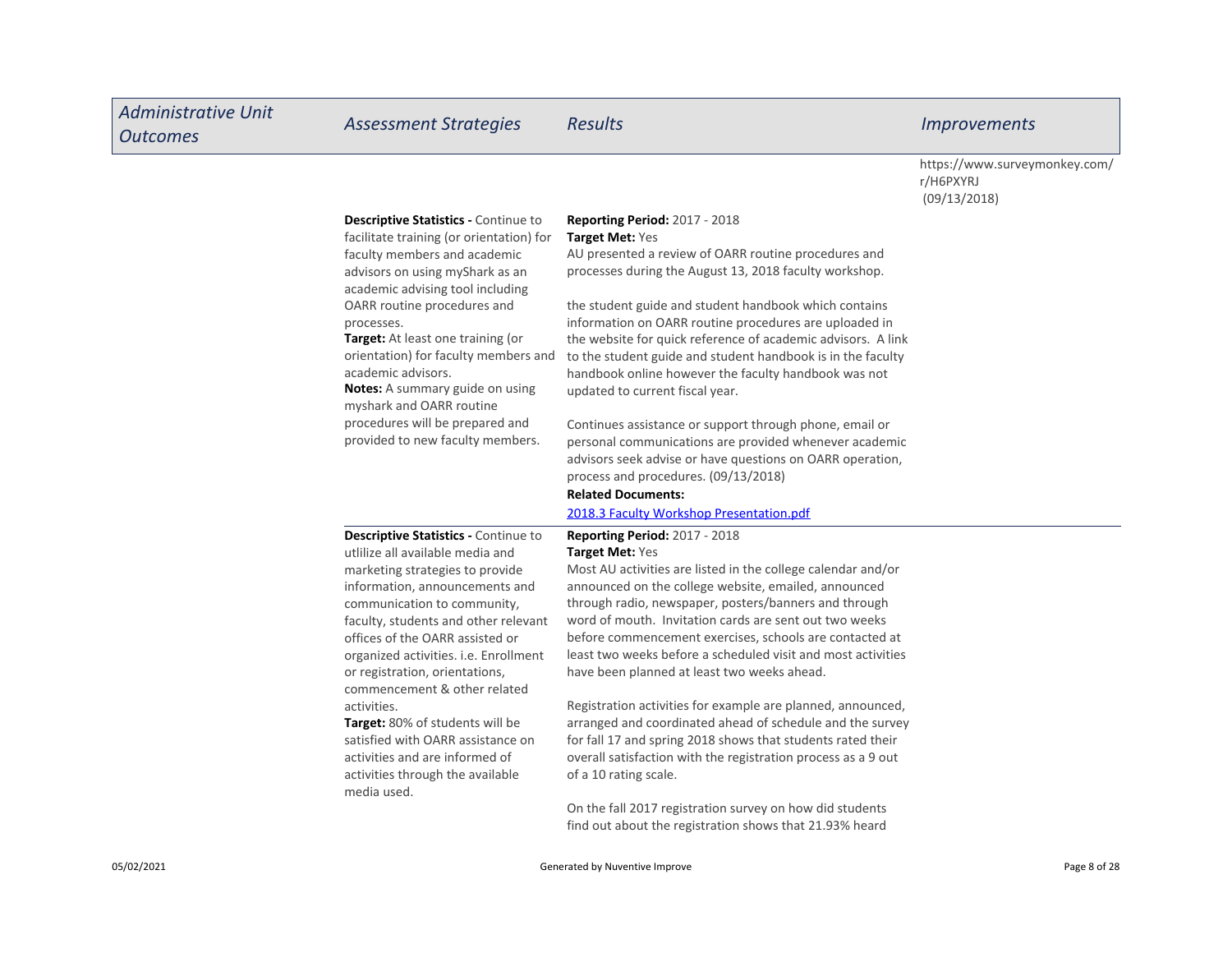| <b>Administrative Unit</b><br><b>Outcomes</b>                                                                                                                                                                                                                                                                                                                                                                                                                                                                                                                                                                                | <b>Assessment Strategies</b>                                                                                                                                                                                                                                                                                                                                                                                                                                                                                                           | <b>Results</b>                                                                                                                                                                                                                                                                                                                                                                                                                                                                                                                                                                                                                                                                        | <i><u><b>Improvements</b></u></i>                                                                                                                                                                                                                                                                                         |
|------------------------------------------------------------------------------------------------------------------------------------------------------------------------------------------------------------------------------------------------------------------------------------------------------------------------------------------------------------------------------------------------------------------------------------------------------------------------------------------------------------------------------------------------------------------------------------------------------------------------------|----------------------------------------------------------------------------------------------------------------------------------------------------------------------------------------------------------------------------------------------------------------------------------------------------------------------------------------------------------------------------------------------------------------------------------------------------------------------------------------------------------------------------------------|---------------------------------------------------------------------------------------------------------------------------------------------------------------------------------------------------------------------------------------------------------------------------------------------------------------------------------------------------------------------------------------------------------------------------------------------------------------------------------------------------------------------------------------------------------------------------------------------------------------------------------------------------------------------------------------|---------------------------------------------------------------------------------------------------------------------------------------------------------------------------------------------------------------------------------------------------------------------------------------------------------------------------|
|                                                                                                                                                                                                                                                                                                                                                                                                                                                                                                                                                                                                                              |                                                                                                                                                                                                                                                                                                                                                                                                                                                                                                                                        | announcement on the radio, 36.36% through internet/social<br>media, 46.86% heard from families and friends, and 9.63%<br>from other promotion like flyers and billboards.<br>(09/13/2018)<br><b>Related Documents:</b><br><b>Registration Survey 2017.3</b>                                                                                                                                                                                                                                                                                                                                                                                                                           |                                                                                                                                                                                                                                                                                                                           |
| 2017-2018 OARR Outcome 2 -<br>Maintain a high level of patron<br>satisfaction by providing timely and<br>accurate services to students, faculty,<br>other staff, and the community in the<br>following areas: (a) admission and<br>registration; (b) academic record<br>maintenance; (c) transcript<br>production; (d) enrollment and<br>degree verification; (e) degree audit;<br>(f) issuance diplomas and degrees;<br>(g) enrollment certifications for<br>former US servicemen or US veterans; Target: Registrar's Office Operations<br>(g) data requests; and (h) other core<br>functions.<br><b>AUO Status: Active</b> | <b>Descriptive Statistics - Develop and</b><br>implement a Registrar's Office<br><b>Operations and Procedure Manual</b><br>that contains the policies,<br>procedures and systems flow of<br>various activities undertaken at or<br>services provided by the college<br>Registrar's Office including<br>templates of communications and<br>related documents, a quick guide to<br>using the SIS production database,<br>myShark portals.<br>and Procedure Manual<br>Notes: SC to draft steps they do in<br>the processing of documents. | <b>Reporting Period: 2017 - 2018</b><br>Target Met: No<br>Data and information have been gathered through out the<br>year and the draft for the Registar's Office Operation and<br>Procedure Manual would begin in the 2018-2019 cycle.<br>(09/13/2018)                                                                                                                                                                                                                                                                                                                                                                                                                               |                                                                                                                                                                                                                                                                                                                           |
| AUO Assessment Cycle: 2017 - 2018                                                                                                                                                                                                                                                                                                                                                                                                                                                                                                                                                                                            | Descriptive Statistics - Continue to<br>implement a mechanism to further<br>reduce the turn-around time in the<br>processing and/or release of<br>academic transcripts, and diplomas<br>and certificates.<br>Target: Processing of academic<br>transcripts within one to two<br>business days from receipt;<br>certificates and diplomas within one<br>to five business days from<br>graduation;<br>Notes: Computers have been<br>requested to upgrade and maintain<br>or improve the processing time.                                 | Reporting Period: 2017 - 2018<br><b>Target Met: Yes</b><br>AU has new computers which could help in reducing the<br>turn-around time in processing and printing of documents.<br>Academic transcripts processed by AU are<br>Fall 2017<br>430 transcripts<br>Spring 2018<br>399 transcripts<br>Summer 2018<br>263 transcripts<br><b>Fall 2018</b><br>65 transcripts<br>On regular working days transcripts generated from the SIS<br>have been processed within two days. On days where<br>OARR assisted activities such as registration and graduation,<br>transcripts were processed after two working days. All staff<br>are assisting on the activities and requests during these | Improvement: new and upgraded<br>heavy duty printers are needed to<br>maintain and could help in<br>reducing processing time. Special<br>contract personnel shall be<br>assigned at the counter so that<br>transcripts and<br>certificates/diploma processing<br>staffs could concentrate on their<br>tasks. (09/13/2018) |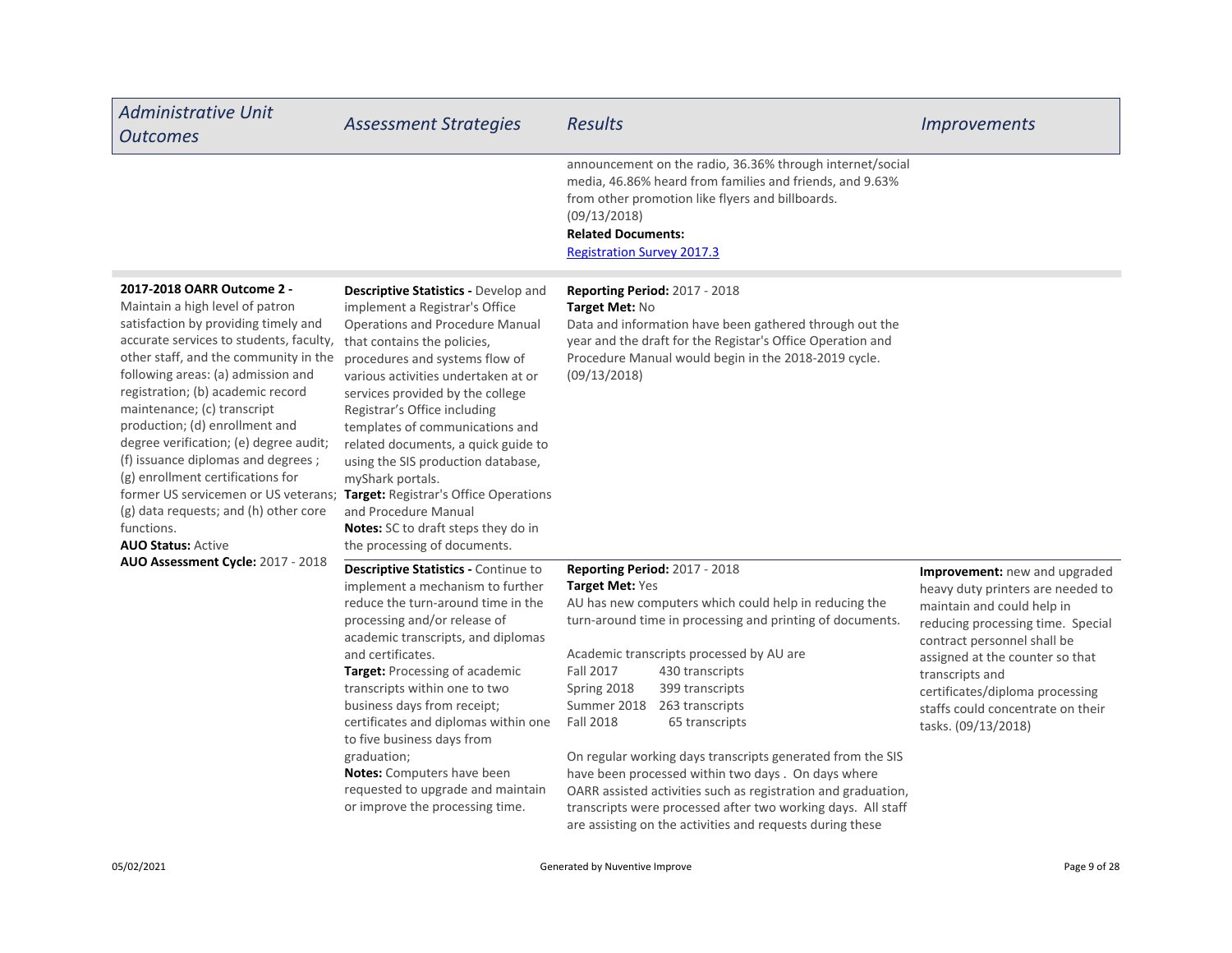| <b>Administrative Unit</b><br><b>Outcomes</b> | <b>Assessment Strategies</b>                                                                                                                                                                                                                                                                                                                     | <b>Results</b>                                                                                                                                                                                                                                                                                                                                                                                                                                                                                                                                                                                                                                                                                                                                                                                                                                                                                                                                                                                                                                                | <i><u><b>Improvements</b></u></i>                                                                                                                      |
|-----------------------------------------------|--------------------------------------------------------------------------------------------------------------------------------------------------------------------------------------------------------------------------------------------------------------------------------------------------------------------------------------------------|---------------------------------------------------------------------------------------------------------------------------------------------------------------------------------------------------------------------------------------------------------------------------------------------------------------------------------------------------------------------------------------------------------------------------------------------------------------------------------------------------------------------------------------------------------------------------------------------------------------------------------------------------------------------------------------------------------------------------------------------------------------------------------------------------------------------------------------------------------------------------------------------------------------------------------------------------------------------------------------------------------------------------------------------------------------|--------------------------------------------------------------------------------------------------------------------------------------------------------|
|                                               | <b>Descriptive Statistics - Continue to</b><br>implement a mechanism to further<br>reduce the turn-around time in the<br>processing and/or release of<br>enrollment and degree verification.<br>Target: Turn-around time, one to<br>two business days from receipt of<br>the requests                                                            | days are processed after the activity dates. Archived based<br>transcripts are processed beyond two days also because it<br>takes time to prepare them manually and verify the<br>correctness.<br>Degrees and Certificates processed and released by AU are<br>Degree processed<br>320<br>Degree released<br>258<br>Certificates Processed 119<br>Certificates Released 94<br>All degrees and certificates were processed and available<br>within 5 days from the commencement exercises.<br>(09/13/2018)<br>Reporting Period: 2017 - 2018<br>Target Met: No<br>AU was provided new computers to aid in reducing the<br>turn-around time in processing and printing.<br>Processing of applications below have been entered in the<br>SIS within two days from the receipt of the completed<br>forms.<br>Application for re-admissions 151<br>Application for second degree 76<br>Application for TYC GBU/AC<br>38<br>28<br>Application for TYC PH<br>102 certificate of enrollment were processed within three<br>days from the date of request. (09/13/2018) | <b>Improvement:</b> Creating SIS IDP for<br>prior to SIS program term would<br>help when doing degree<br>verification of old students.<br>(09/13/2018) |
|                                               | <b>Descriptive Statistics - Continue</b><br>work related to the digitization of all<br>archival documents, e.g., student<br>records during the pre-database<br>system and the quarter systems, the<br>COM and CCM period, the Nursing<br>School in Saipan and the Marshall<br>Islands/<br>Target: 100% of archival student<br>records digitized. | Reporting Period: 2017 - 2018<br>Target Met: No<br>A new desktop computer for the records manager have<br>been provided to aid in the work. The archival documents<br>digitization however was not continued due to<br>overwhelming work load of the records manager.<br>897 new records have been created and 95 certifications<br>were processed by the records section.                                                                                                                                                                                                                                                                                                                                                                                                                                                                                                                                                                                                                                                                                    | Improvement: An upgrade in the<br>scanner is needed to speed up the<br>completion of the digitization of<br>archival records. (09/13/2018)             |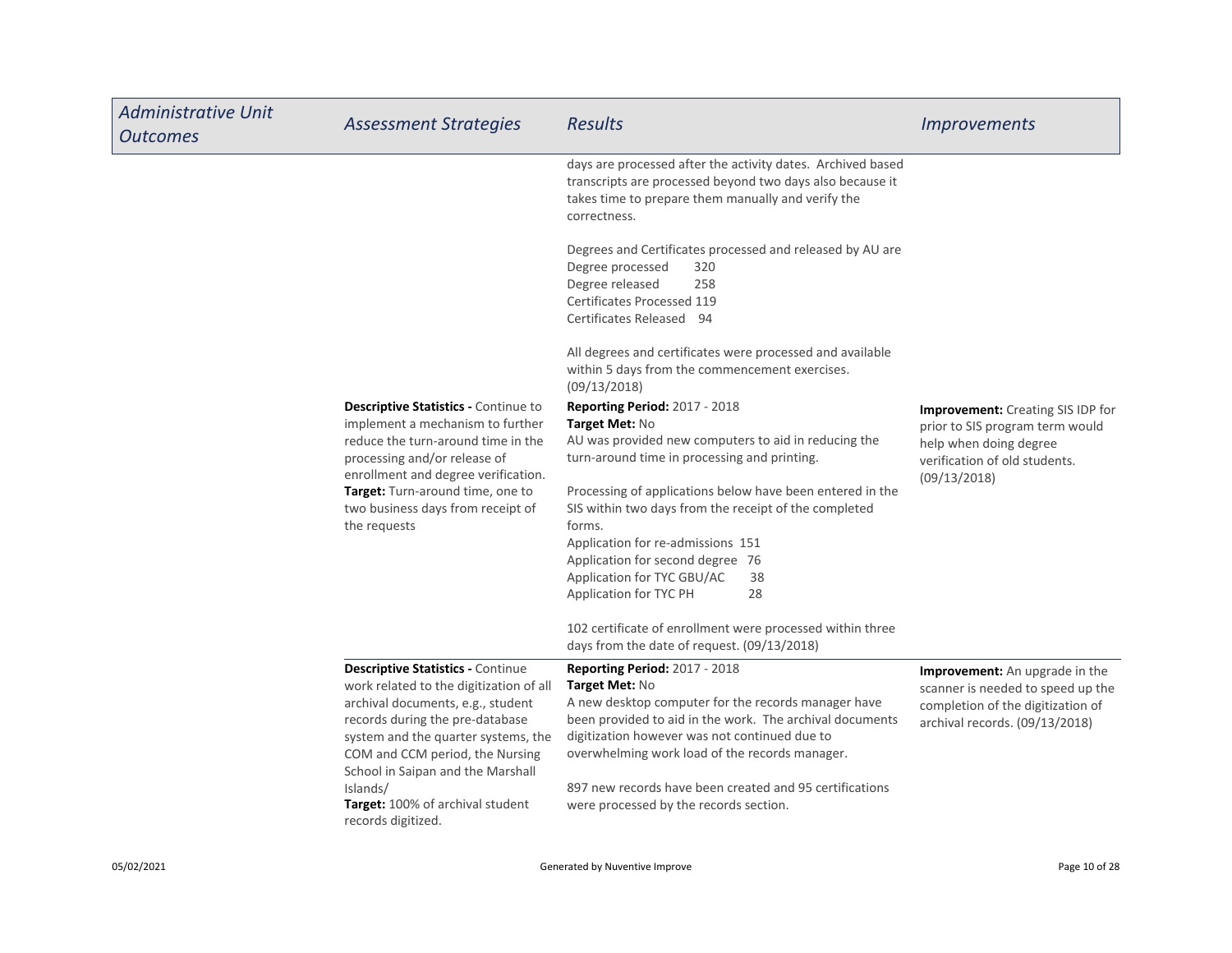| <b>Administrative Unit</b><br><b>Outcomes</b> | <b>Assessment Strategies</b>                                                                                                                                                                                                                                                                                                                                                                                                                                                                                                                                                                                                                                | <b>Results</b>                                                                                                                                                                                                                                                                                                                                                                                                                                                                                                                                          | <b>Improvements</b>                                                                                                                                                      |
|-----------------------------------------------|-------------------------------------------------------------------------------------------------------------------------------------------------------------------------------------------------------------------------------------------------------------------------------------------------------------------------------------------------------------------------------------------------------------------------------------------------------------------------------------------------------------------------------------------------------------------------------------------------------------------------------------------------------------|---------------------------------------------------------------------------------------------------------------------------------------------------------------------------------------------------------------------------------------------------------------------------------------------------------------------------------------------------------------------------------------------------------------------------------------------------------------------------------------------------------------------------------------------------------|--------------------------------------------------------------------------------------------------------------------------------------------------------------------------|
|                                               | <b>Notes:</b> State campus OARR to make<br>a scanned file of documents<br>forwarded to National Campus.<br>Archival documents of 700 students<br>was previously reported on the<br>2016-2017 assessment cycle.                                                                                                                                                                                                                                                                                                                                                                                                                                              | In order for the digitization to continue, a new special<br>contract employee has been assigned to continue the task<br>going into the next 2018-2019 cycle. (09/13/2018)                                                                                                                                                                                                                                                                                                                                                                               |                                                                                                                                                                          |
|                                               | <b>Descriptive Statistics - Collaborate</b><br>with the college's Information<br>Technology Office (ITO) to further<br>improving the design and contents<br>of the Registrar Office's (OARR)<br>webpage in the college's website to<br>user-friendly, and to attract and<br>inform current and prospective<br>students, their families, alumni,<br>professors, and stakeholders.<br><b>Target:</b> Registrar Office's webpage<br>design improved, and content<br>updated<br><b>Notes:</b> SIS issues that need IT<br>technical support and/or suggestions<br>on improvement of SIS service shall<br>be communicated to registrar to<br>collaborate with IT. | <b>Reporting Period: 2017 - 2018</b><br>Target Met: Yes<br>AU in collaboration with ITO updated the Registrars Office<br>webpage which now shows the calendar from 2013 to 2018.<br>Updated forms, student guide and students handbook were<br>also uploaded for easy downloading for students, staff or<br>community.<br>The OARR webpage is found on this link<br>http://www.comfsm.fm/?q=admissions and forms are<br>found on this link http://www.comfsm.fm/?q=OAR-forms<br>(09/13/2018)                                                            | <b>Improvement:</b> if possible, video<br>presentations for processes and<br>procedures are created and also<br>linked to the procedures on the<br>webpage. (09/13/2018) |
|                                               | Descriptive Statistics - Provide at<br>least one formal training for all<br>registrar's staff designed to upgrade<br>their skills, adeptness, and<br>proficiencies in the following areas:<br>(a) the Student Information System,<br>(b) routine operations and other<br>procedures, (c) the Family<br><b>Educational Rights and Privacy Act</b><br>including other related federal<br>regulations, (d) file management and<br>record-system; (e) pertinent policies<br>and academic standards; (f) techno-<br>literacy; and (g) others.<br><b>Target:</b> At least one training for all                                                                    | <b>Reporting Period: 2017 - 2018</b><br><b>Target Met: Yes</b><br>All staffs from CTEC and National along with staff<br>representatives from the state campus have been required<br>to attend the fall 2018 college summit.<br>Continues assistance, advising and individual training are<br>being provided by registrar and VPEMSS to staff whenever<br>necessary.<br>New staffs under OARR and Counseling went through a one<br>on one hands-on training on how navigate and operate the<br>SIS before they were provided access by ITO. (09/13/2018) |                                                                                                                                                                          |
| 05/02/2021                                    |                                                                                                                                                                                                                                                                                                                                                                                                                                                                                                                                                                                                                                                             | Generated by Nuventive Improve                                                                                                                                                                                                                                                                                                                                                                                                                                                                                                                          | Page 11 of 28                                                                                                                                                            |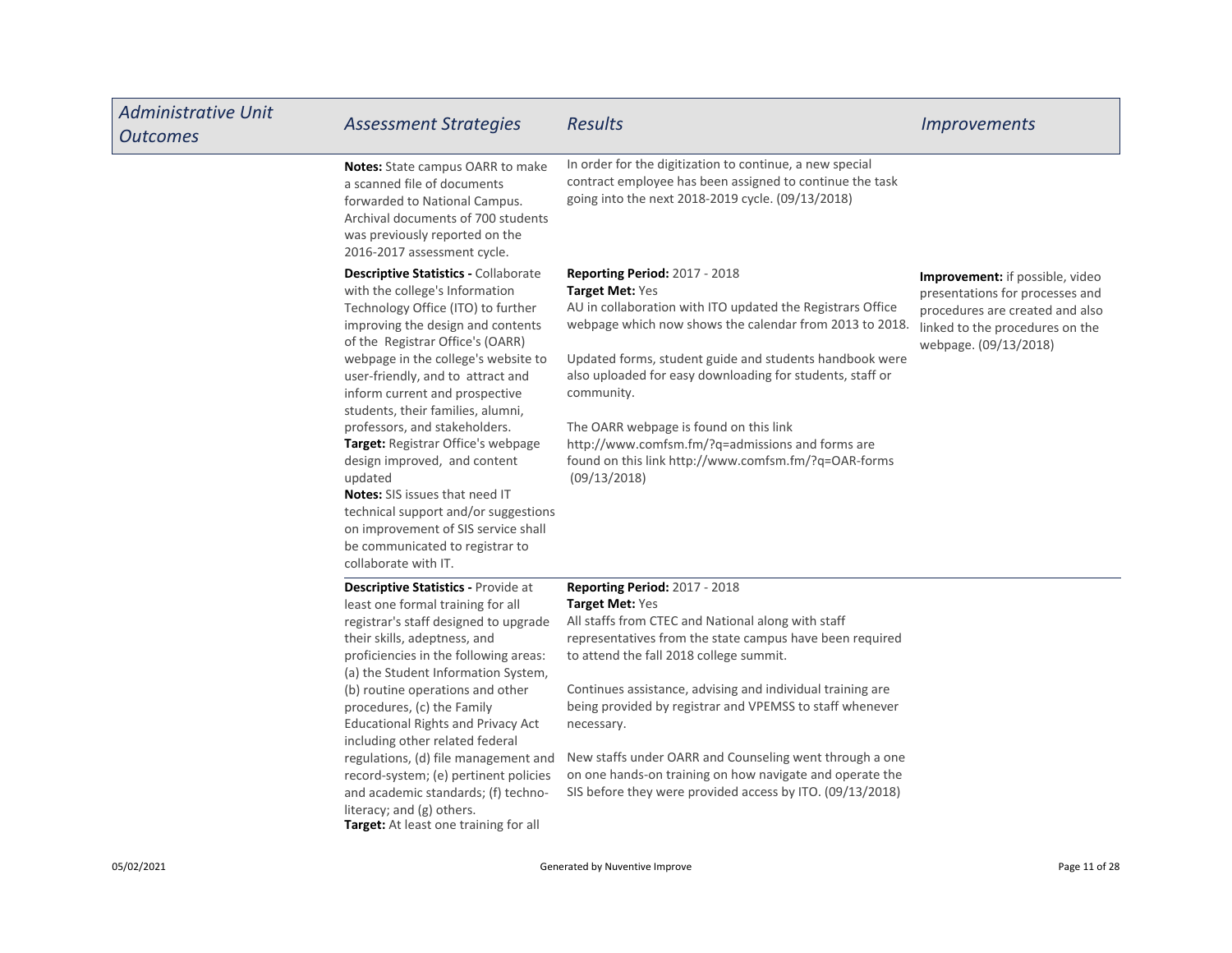| <b>Administrative Unit</b><br><b>Outcomes</b>                                                                                                                                                                                                                                                                                | <b>Assessment Strategies</b>                                                                                                                                                                                                                                                                                                                                                                                                                                                             | <b>Results</b>                                                                                                                                                                                                                                                                                                                                                                                                                                                                                                                                                                                                                                                                                                                                                                                                                                                          | <b>Improvements</b>                                                                                                                                                                                                                                 |
|------------------------------------------------------------------------------------------------------------------------------------------------------------------------------------------------------------------------------------------------------------------------------------------------------------------------------|------------------------------------------------------------------------------------------------------------------------------------------------------------------------------------------------------------------------------------------------------------------------------------------------------------------------------------------------------------------------------------------------------------------------------------------------------------------------------------------|-------------------------------------------------------------------------------------------------------------------------------------------------------------------------------------------------------------------------------------------------------------------------------------------------------------------------------------------------------------------------------------------------------------------------------------------------------------------------------------------------------------------------------------------------------------------------------------------------------------------------------------------------------------------------------------------------------------------------------------------------------------------------------------------------------------------------------------------------------------------------|-----------------------------------------------------------------------------------------------------------------------------------------------------------------------------------------------------------------------------------------------------|
|                                                                                                                                                                                                                                                                                                                              | registrar's staff<br>Notes: All registrar's staff are<br>encouraged to participate on HR<br>staff development organized<br>activities.                                                                                                                                                                                                                                                                                                                                                   |                                                                                                                                                                                                                                                                                                                                                                                                                                                                                                                                                                                                                                                                                                                                                                                                                                                                         |                                                                                                                                                                                                                                                     |
| 2017-2018 OARR Outcome 3 -<br>Students will demonstrate<br>understanding of academic and<br>matriculation policies and<br>procedures, and cognizance of<br>academic deadlines as published in<br>the schedule, academic calendars,<br>and other documents.<br><b>AUO Status: Active</b><br>AUO Assessment Cycle: 2017 - 2018 | <b>Descriptive Statistics - In</b><br>collaboration with other student<br>supports services units, continue to<br>deliver regular and extended<br>orientation sessions for all students.<br>Target: Regular orientation sessions<br>during fall, spring and summer;<br>extended orientation sessions in<br>November, February, and July.                                                                                                                                                 | <b>Reporting Period: 2017 - 2018</b><br>Target Met: Yes<br>AU in collaboration with various offices delivered student<br>orientations during fall 17, spring 18 and summer 18.<br>Presentations were also conducted with visiting high school<br>students from Madolenihm High School, Talent Search<br>Program and Upward Bound Program.<br>Surveys on students understanding and awareness of the<br>different presentation and the services provided by the<br>college indicated an average of 8/10 for fall 17 student<br>orientation, 8/10 for spring 18 student orientation and 9/10<br>for the summer 2018 student orientation. Details of the<br>survey could be found on the related documents below.<br>(09/13/2018)<br><b>Related Documents:</b><br><b>Orientation Survey 2017.3</b><br><b>Orientation Survey 2018.1</b><br><b>Orientation Survey 2018.2</b> |                                                                                                                                                                                                                                                     |
|                                                                                                                                                                                                                                                                                                                              | <b>Descriptive Statistics - Continue to</b><br>publish OARR Student's Guide<br>expanded to include contents<br>beyond policies and procedures that<br>relate to registration, academic<br>standards and regulations, and<br>education records. Contents shall<br>also include updates on enrollment<br>(trends) data, persistence and<br>retention rates, graduation rates and<br>program completer (absolute<br>number), student success stories.<br>Target: OARR Student's Guide issue | <b>Reporting Period: 2017 - 2018</b><br>Target Met: Yes<br>The OARR Students's Guide printed copy continue to be<br>provided to students during student orientations. The<br>updated copy also continues to be uploaded on the website<br>and available for students and stakeholders to view or<br>download.<br>The link for the 2018 student guide can be found on this link<br>http://www.comfsm.fm/publications/handbook/Student-<br>Guide-2018.pdf<br>Also uploaded and available for reference is the student                                                                                                                                                                                                                                                                                                                                                     | Improvement: comparative<br>enrollment data, graduation rate<br>and retention rate have been<br>requested from IRPO as of<br>9/13/2018. Data will be included<br>on the next issue of the student<br>handbook or the student guide.<br>(09/13/2018) |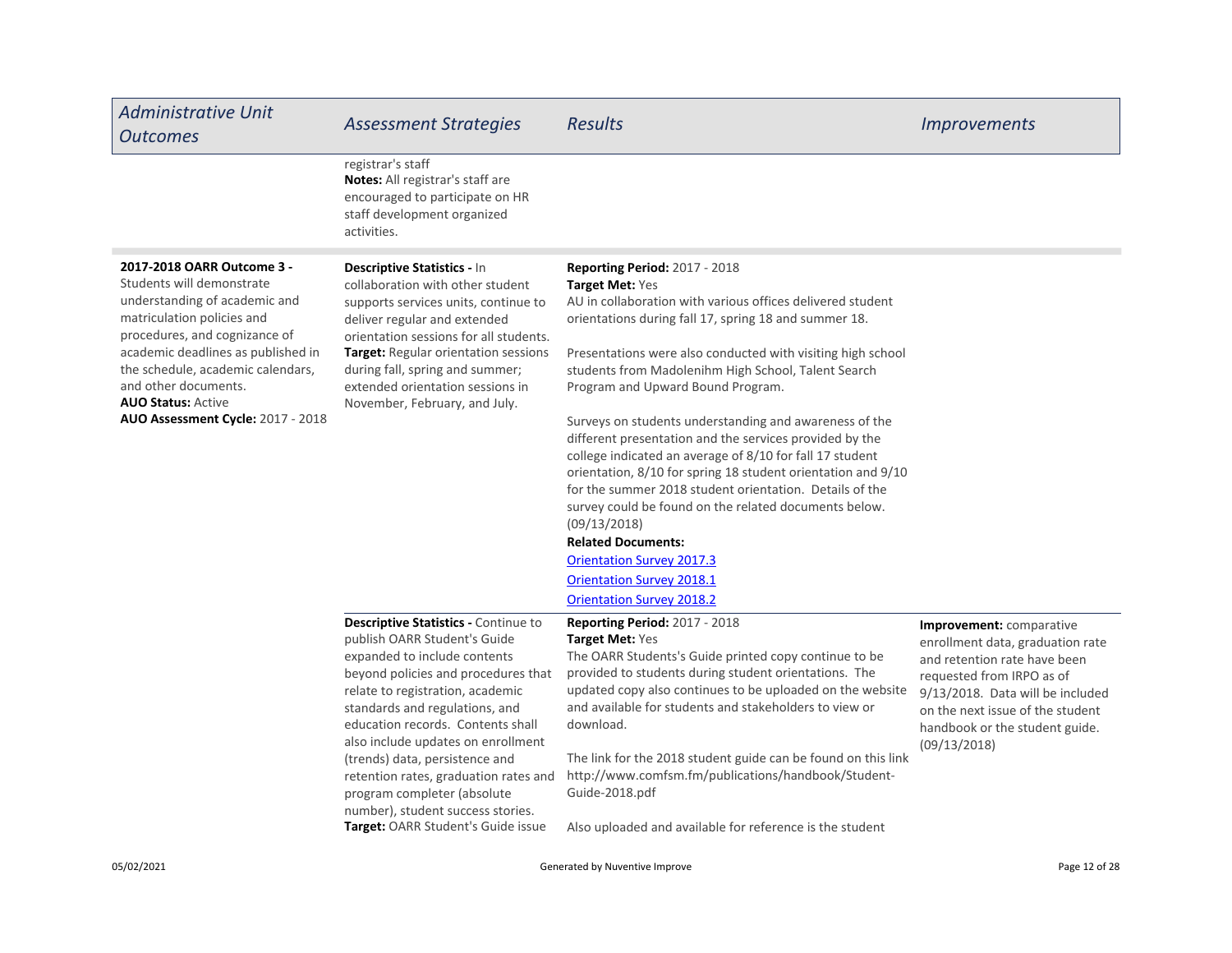| <b>Administrative Unit</b><br><b>Outcomes</b>                                                                                                                                                                                                                                                                                                                         | <b>Assessment Strategies</b>                                                                                                                                                                                                                                                                                                                                                                                                                                                                                                                                                           | <b>Results</b>                                                                                                                                                                                                                                                                                                                                                                                                                                                                                                                                                                                                                                                                                                                                                                                                                                                                                                                                                                             | <i>Improvements</i>                                                                                                                                                                                                                                                                          |
|-----------------------------------------------------------------------------------------------------------------------------------------------------------------------------------------------------------------------------------------------------------------------------------------------------------------------------------------------------------------------|----------------------------------------------------------------------------------------------------------------------------------------------------------------------------------------------------------------------------------------------------------------------------------------------------------------------------------------------------------------------------------------------------------------------------------------------------------------------------------------------------------------------------------------------------------------------------------------|--------------------------------------------------------------------------------------------------------------------------------------------------------------------------------------------------------------------------------------------------------------------------------------------------------------------------------------------------------------------------------------------------------------------------------------------------------------------------------------------------------------------------------------------------------------------------------------------------------------------------------------------------------------------------------------------------------------------------------------------------------------------------------------------------------------------------------------------------------------------------------------------------------------------------------------------------------------------------------------------|----------------------------------------------------------------------------------------------------------------------------------------------------------------------------------------------------------------------------------------------------------------------------------------------|
|                                                                                                                                                                                                                                                                                                                                                                       | per semester (August and January)<br>accessible by students and other<br>stakeholders either online or in<br>paper format.<br>Notes: SC OARR to provide paper<br>format to students during<br>orientation and inform them of it's<br>availability on the website.                                                                                                                                                                                                                                                                                                                      | handbook which could be found on this link<br>http://www.comfsm.fm/publications/handbook/2017-<br>2018-Student-Handbook-for-printing.pdf<br>(09/13/2018)<br><b>Related Documents:</b><br><b>OARR Student's Guide 2018.pdf</b>                                                                                                                                                                                                                                                                                                                                                                                                                                                                                                                                                                                                                                                                                                                                                              |                                                                                                                                                                                                                                                                                              |
| 2018-2019 OARR Outcome 1 -<br>Provide timely, precise guidance and<br>support to students as they work<br>toward degree completion, as well as<br>faculty and support services staff<br>involved in the academic advising<br>process.<br><b>AUO Status: Active</b><br>AUO Assessment Cycle: 2018 - 2019<br><b>Start Date: 10/01/2018</b><br>Inactive Date: 09/30/2019 | Descriptive Statistics - Support the<br>role of the academic advisors by<br>providing accurate degree<br>completion audits, and effective<br>tracking of students' progress<br>toward graduation, including timely<br>processing other student- or faculty-<br>driven requests as needed.<br><b>Target:</b> SIS IDP is updated with<br>program term SY2018-SY2019 and<br>approved changes to program and<br>course requirements are<br>incorporated. Degree completion<br>audit is done and students are<br>informed of their degree completion<br>status and graduation requirements. | <b>Reporting Period: 2018 - 2019</b><br>Target Met: Yes<br>The SIS IDP has been updated for program term SY2018-<br>SY2019 course requirements.<br>Initial degree completion audit has been conducted each<br>term and a list of potential program completer were<br>generated. Students on the list were informed to complete<br>their application for graduation or informed of other<br>requirements that they needed to do. A total of 258 in<br>various programs were potentially completing their<br>program in Fall 2018 based on initial assessment of student<br>IDP. 208 actually completed and graduated. In Spring 2019,<br>initial degree completion audit, showed a total of 249<br>students potentially completing their program. 180 had<br>actually completed and graduated at the end of the<br>semester.<br>Division requests for list of students completing on their<br>divisions program were accommodated.<br>Information and advising were provided to high school | Improvement: Continue<br>generating the initial IDP audit<br>after the official enrollment list is<br>final.<br>Continue to share information to<br>the high schools for the students<br>to be aware of when they should<br>register in order to complete at a<br>shorter time. (09/09/2019) |
|                                                                                                                                                                                                                                                                                                                                                                       |                                                                                                                                                                                                                                                                                                                                                                                                                                                                                                                                                                                        | seniors particularly on their entrance test placement,<br>encouraging students placed on developmental courses to<br>start during the summer semester. Having them register for<br>the summer term and finish their developmental courses                                                                                                                                                                                                                                                                                                                                                                                                                                                                                                                                                                                                                                                                                                                                                  |                                                                                                                                                                                                                                                                                              |

enrollment of summer 2018.

would enable them to be full time students in the fall semester and shorten their time to graduation. In Summer 2019, the college registered 404 new students all campus wide. This number is 29% higher than the new student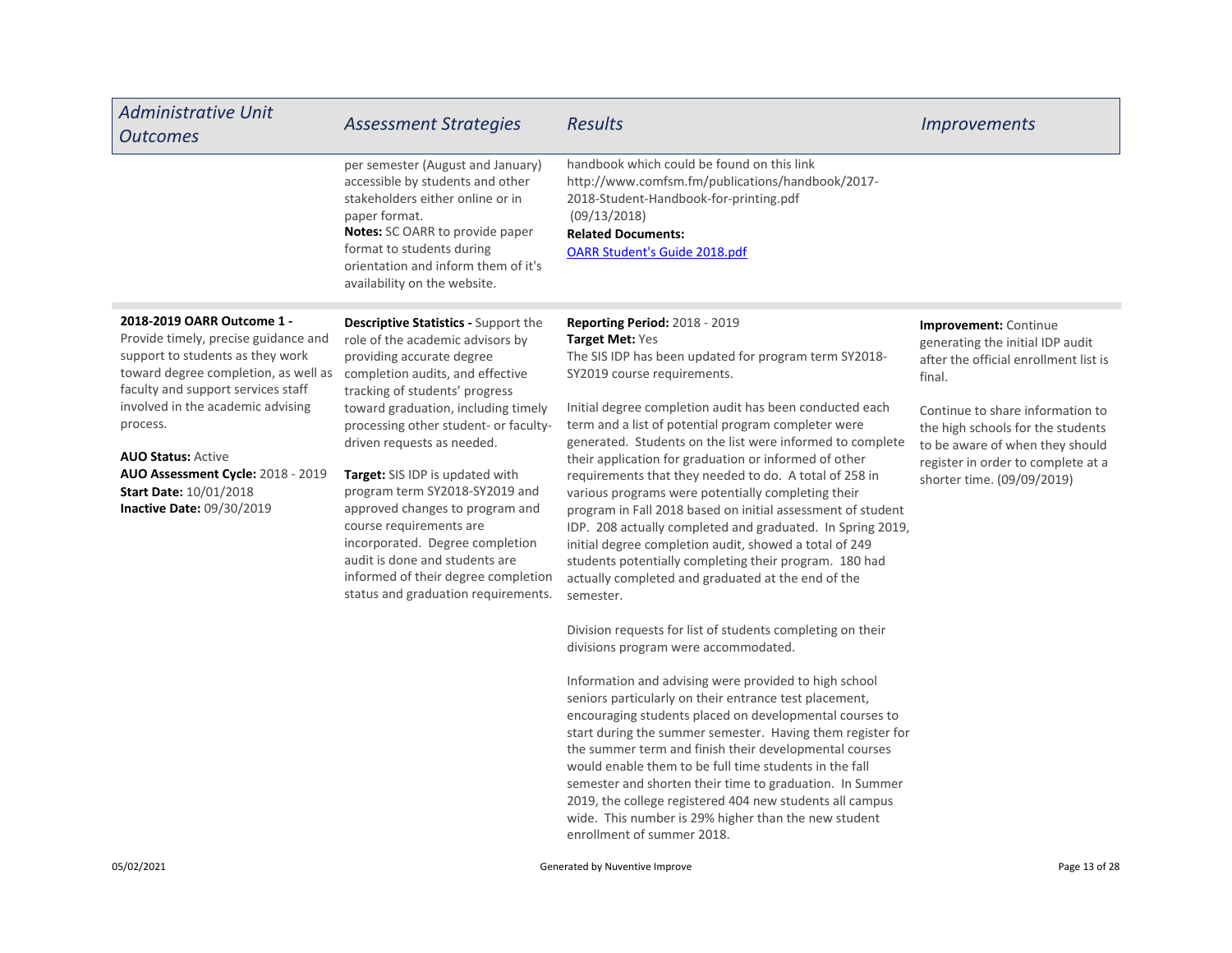| <b>Administrative Unit</b><br><b>Outcomes</b> | <b>Assessment Strategies</b>                                                                                                                                                                                                                                                                                                                                                                                                                                                                                                                                                       | <b>Results</b>                                                                                                                                                                                                                                                                                                                                                                                                                                                                                                                                                                                                                                                                                                                                                                                                                                                                                                                                                                                                                                                                                                                                                                                                                                                                                                                                                                                                                                                                                                                                                                                | <i>Improvements</i>                                                                                                                                                                          |
|-----------------------------------------------|------------------------------------------------------------------------------------------------------------------------------------------------------------------------------------------------------------------------------------------------------------------------------------------------------------------------------------------------------------------------------------------------------------------------------------------------------------------------------------------------------------------------------------------------------------------------------------|-----------------------------------------------------------------------------------------------------------------------------------------------------------------------------------------------------------------------------------------------------------------------------------------------------------------------------------------------------------------------------------------------------------------------------------------------------------------------------------------------------------------------------------------------------------------------------------------------------------------------------------------------------------------------------------------------------------------------------------------------------------------------------------------------------------------------------------------------------------------------------------------------------------------------------------------------------------------------------------------------------------------------------------------------------------------------------------------------------------------------------------------------------------------------------------------------------------------------------------------------------------------------------------------------------------------------------------------------------------------------------------------------------------------------------------------------------------------------------------------------------------------------------------------------------------------------------------------------|----------------------------------------------------------------------------------------------------------------------------------------------------------------------------------------------|
|                                               | <b>Descriptive Statistics - Continue to</b><br>collaborate with academic divisions<br>and program faculty to scheduling<br>and conducting orientation and<br>extended orientation sessions<br>covering topics, such as but by any<br>means not limited to, academic<br>standards and regulations, a quick<br>guide to using myShark, graduation<br>requirements, and OARR routine<br>processes and procedures<br>Target: Orientation and/or extended<br>orientation is done during fall and<br>spring semesters. 80% of the<br>students will be satisfied with the<br>orientation. | (06/23/2019)<br>Improvement Plan: Continue to update the SIS IDP when<br>new changes to curriculum are effective and continue to<br>the practice of meeting with candidates to assist, advise<br>and share information.<br><b>Related Documents:</b><br>Commencement Program 2018.3.pdf<br>Commencement Program 2019.1.pdf<br><b>Commencement Survey 2019.1</b><br><b>Reporting Period: 2018 - 2019</b><br>Target Met: Yes<br>AU conducted student orientation for new and transfer<br>students in fall 2018, spring 2019 and summer 2019. Topics<br>on presentations included academic programs offered,<br>important academic dates, registration process, academic<br>standing, post-registration processes, fees & charges,<br>student accounts, financial aid, counseling & tutoring<br>services, library information, campus tour and others.<br>The survey of the fall 2018 student orientation indicated<br>that the students satisfaction for the presentations<br>presented is 8 out of 10. The complete survey result could<br>be found on the related documents attached.<br>Meeting with candidates for graduation were done in<br>November 14, 2018 for fall 2018 and March 27, 2019 for<br>spring 2019. Agenda of the meeting included graduation<br>requirements, commencement speaker, commencement<br>theme, graduation regalia and important activity dates.<br>(06/23/2019)<br><b>Improvement Plan:</b> Continue to provide student<br>orientations all campus wide.<br><b>Related Documents:</b><br><b>Orientation Survey 2018.3</b><br><b>Orientation Survey 2019.3</b> | <b>Improvement:</b> Prepare videos or<br>slides on orientation topics to be<br>uploaded on the college website<br>which could be easily shared to<br>students at all campus.<br>(09/09/2019) |
|                                               | <b>Descriptive Statistics - Continue to</b><br>communicate and collaborate with<br>academic division and program                                                                                                                                                                                                                                                                                                                                                                                                                                                                   | Reporting Period: 2018 - 2019<br>Target Met: Yes<br>midterm and final grades for fall 18 and spring 19 are                                                                                                                                                                                                                                                                                                                                                                                                                                                                                                                                                                                                                                                                                                                                                                                                                                                                                                                                                                                                                                                                                                                                                                                                                                                                                                                                                                                                                                                                                    | Improvement: Coordinate with IT<br>office on the possibility of<br>upgrading the myShark portal for                                                                                          |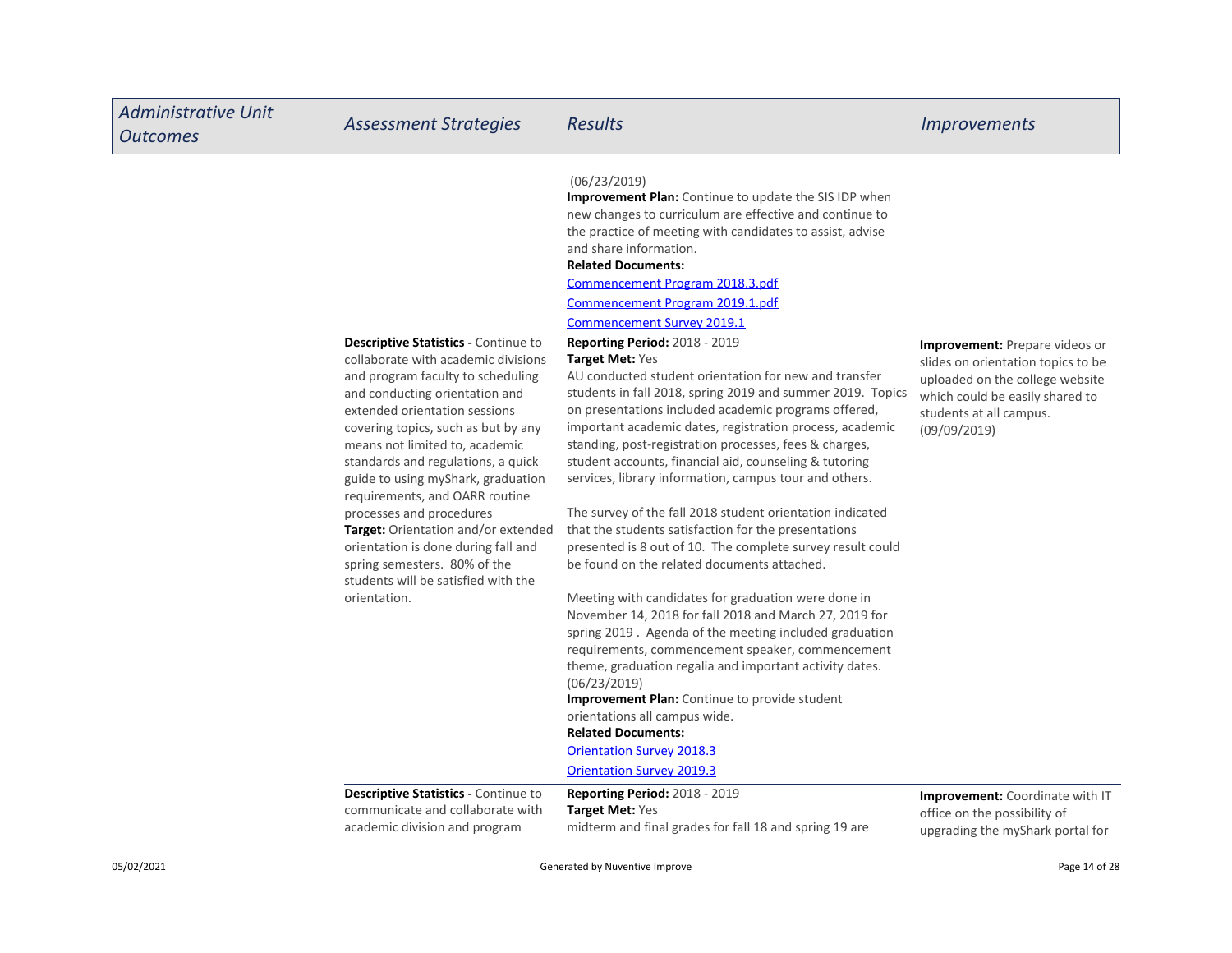| <b>Administrative Unit</b><br><b>Outcomes</b>                                                                                                                                                                                                                                                                                                                                                                                                                                                      | <b>Assessment Strategies</b>                                                                                                                                                                                                                                                                                                                                                                 | <b>Results</b>                                                                                                                                                                                                                                                                                                                                                                                                                                                                                                                                                                                                                                                                    | <i><u><b>Improvements</b></u></i>                                                                                                                                                                                        |
|----------------------------------------------------------------------------------------------------------------------------------------------------------------------------------------------------------------------------------------------------------------------------------------------------------------------------------------------------------------------------------------------------------------------------------------------------------------------------------------------------|----------------------------------------------------------------------------------------------------------------------------------------------------------------------------------------------------------------------------------------------------------------------------------------------------------------------------------------------------------------------------------------------|-----------------------------------------------------------------------------------------------------------------------------------------------------------------------------------------------------------------------------------------------------------------------------------------------------------------------------------------------------------------------------------------------------------------------------------------------------------------------------------------------------------------------------------------------------------------------------------------------------------------------------------------------------------------------------------|--------------------------------------------------------------------------------------------------------------------------------------------------------------------------------------------------------------------------|
|                                                                                                                                                                                                                                                                                                                                                                                                                                                                                                    | faculty with completeness of student<br>records.<br>Target: Class grades are submitted<br>and deficiency reports are<br>generated. Final degree audit is<br>done within one day after the<br>deadline of submission of grades.<br>List of honor rolls is provided to VPIA<br>and final list of candidates for<br>graduation is generated for<br>commencement exercises.                      | complete. deficiency reports have been generated within<br>two weeks from the deadline of submission of midterm<br>grades and provided to academic advisors and counselors.<br>Final degree audit was done within one day after the<br>deadline of submission of final grades. The list of honor<br>rolls was provided to VPIA and final list of candidates for<br>graduation was generated for commencement exercises<br>preparations. (06/23/2019)<br>Improvement Plan: continue to send reminders and<br>announcement college wide through email and the college<br>website news feed regarding deadline of submission of<br>grades.                                           | academic advisors to include view<br>of their advisees midterm<br>deficiency status. With this,<br>academic advisors can timely see<br>their advisees midterm deficiency<br>status and do timely advise.<br>(09/09/2019) |
|                                                                                                                                                                                                                                                                                                                                                                                                                                                                                                    | <b>Descriptive Statistics - Continue to</b><br>support and assist faculty members<br>and academic advisors using<br>myShark as an academic tool<br>including routine procedures and<br>processes.<br>Target: Summary guide and OARR<br>routine procedures are visible or<br>provided to new faculty members.<br>Training if necessary for faculty<br>member and academic advisor is<br>done. | Reporting Period: 2018 - 2019<br>Target Met: Yes<br>Faculty members inquiring on routine procedures were<br>provided assistance. Assistance provided include showing<br>where forms could be downloaded, posting grades when<br>they have difficulty doing it on myshark, providing<br>information on their advisee and other requests.<br>An option to email the class grades or withdrawal forms<br>was allowed to accommodate faculty members who could<br>not go through the traditional process. (06/23/2019)<br>Improvement Plan: continue to update the forms and<br>OARR schedule on the website to be visible and accessible<br>by academic advisors or faculty members. | <b>Improvement:</b> Coordinate with IT<br>office in upgrading the faculty<br>myshark portal to contain the<br>midterm deficiency list of their<br>adivisee and their contact details.<br>(09/09/2019)                    |
| 2018-2019 OARR Outcome 2 -<br>Maintain a high level of patron<br>satisfaction by providing timely and<br>accurate services to students, faculty,<br>other staff, and the community in the<br>following areas: (a) admission and<br>registration; (b) academic record<br>maintenance; (c) transcript<br>production; (d) enrollment and<br>degree verification; (e) degree audit;<br>(f) issuance diplomas and degrees;<br>(g) enrollment certifications for<br>former US servicemen or US veterans; | Descriptive Statistics - Continue to<br>implement a mechanism to further<br>reduce the turn-around time in the<br>processing and/or release of<br>academic transcripts, diplomas and<br>certificates<br>Target: Processing of academic<br>transcripts within one to two<br>business days from receipt;<br>certificates and diplomas within one<br>to five business days from<br>graduation.  | <b>Reporting Period: 2018 - 2019</b><br>Target Met: Yes<br>A total of 790 transcripts have been processed from<br>October 1, 2018 to June 30, 2019. From a sample size of<br>181 processed transcripts tested on the number of days it<br>took it to be processed shows that 89% of the transcripts<br>were processed within 2 working days or less and 11% were<br>processed after two working days. Some reasons for<br>processing to go beyond two days happens if the request<br>was made during the busy times of registration, college fair,<br>COMET or graduation.<br>Other applications processed or entered in the SIS are Re-                                          |                                                                                                                                                                                                                          |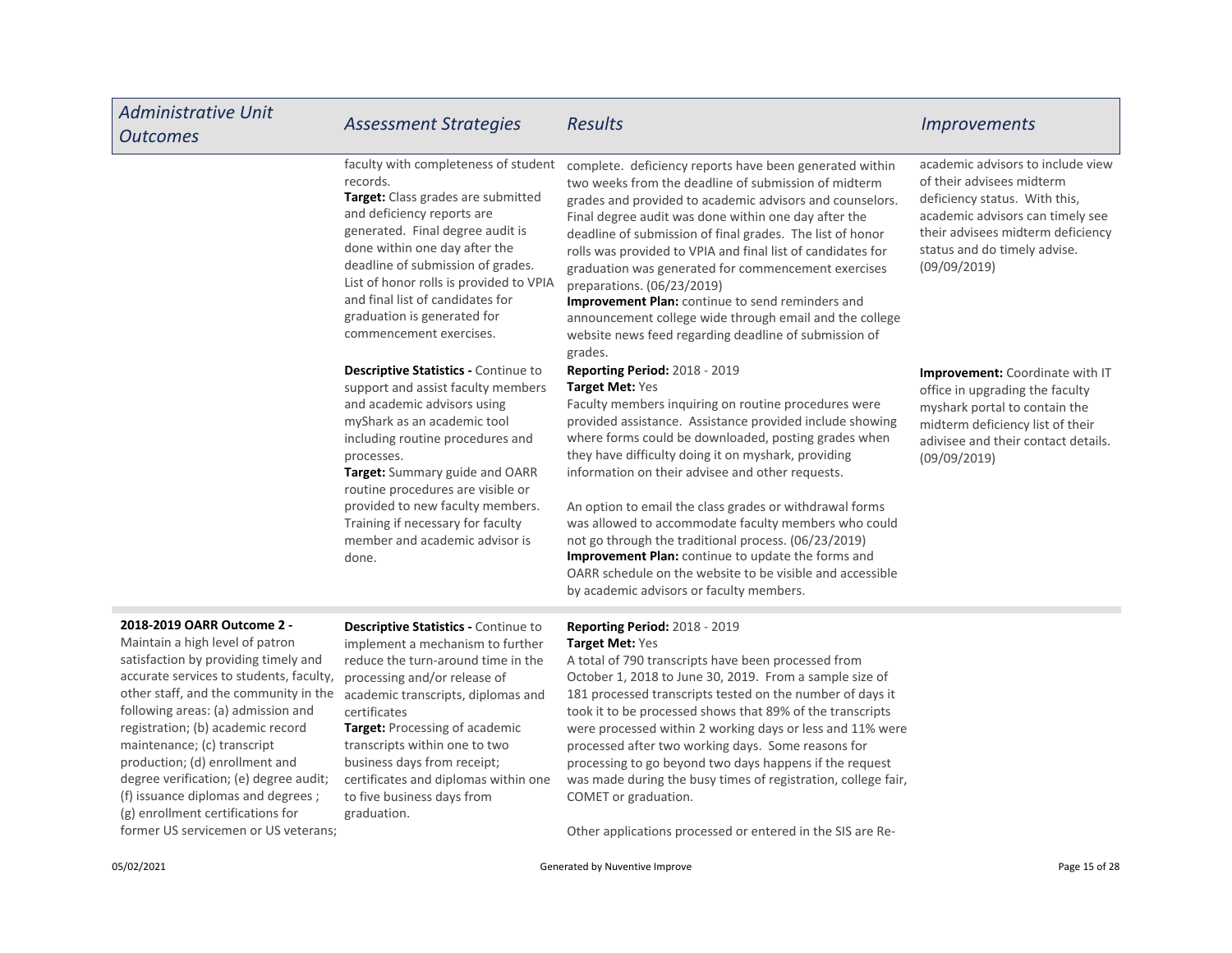| <b>Administrative Unit</b><br><b>Outcomes</b>                                                          | <b>Assessment Strategies</b>                                                                                                                                                                                                                                                                                                                                                                                                                                                          | <b>Results</b>                                                                                                                                                                                                                                                                                                                                                                                                                                                                                                                                                                                                                                                                                                                                                                                                                                                                                                                                                                                                                                                                                                                                                                               | <i>Improvements</i>                                                                                                                                                                                                                        |
|--------------------------------------------------------------------------------------------------------|---------------------------------------------------------------------------------------------------------------------------------------------------------------------------------------------------------------------------------------------------------------------------------------------------------------------------------------------------------------------------------------------------------------------------------------------------------------------------------------|----------------------------------------------------------------------------------------------------------------------------------------------------------------------------------------------------------------------------------------------------------------------------------------------------------------------------------------------------------------------------------------------------------------------------------------------------------------------------------------------------------------------------------------------------------------------------------------------------------------------------------------------------------------------------------------------------------------------------------------------------------------------------------------------------------------------------------------------------------------------------------------------------------------------------------------------------------------------------------------------------------------------------------------------------------------------------------------------------------------------------------------------------------------------------------------------|--------------------------------------------------------------------------------------------------------------------------------------------------------------------------------------------------------------------------------------------|
| (g) data requests; and (h) other core<br>functions.<br><b>AUO Status: Active</b>                       |                                                                                                                                                                                                                                                                                                                                                                                                                                                                                       | admissions 67, second degree applications 28 and third year<br>applications of 27.                                                                                                                                                                                                                                                                                                                                                                                                                                                                                                                                                                                                                                                                                                                                                                                                                                                                                                                                                                                                                                                                                                           |                                                                                                                                                                                                                                            |
| AUO Assessment Cycle: 2018 - 2019<br><b>Start Date: 10/01/2018</b><br><b>Inactive Date: 09/30/2019</b> | <b>Descriptive Statistics - Continue to</b><br>implement a mechanism to further<br>reduce the turn-around time in the<br>processing and/or release of<br>enrollment and degree verification.<br>Target: Turn-around time, one to<br>two business days form receipt of<br>the requests                                                                                                                                                                                                 | A total of 295 degrees and 132 certificates have been<br>processed and printed for Fall 2018 and Spring 2019. All<br>diplomas and certificates have been processed within 5<br>working days after the commencement exercises. The<br>number of degrees and certificates released after<br>clearances have been received is 342 degrees and 122<br>certificates. (07/02/2019)<br>Improvement Plan: target at least 90% of transcript request<br>to be processed within two working days. A special<br>contract or part-time employee is needed at the front desk<br>and helping out during admission and activities in order to<br>free up staff to be working on transcripts and certifications.<br>Reporting Period: 2018 - 2019<br>Target Met: Yes<br>A total of 43 certificate of enrollment was process and done<br>within two working days from date of receipt.<br>Degree verification with signed authorizations were done<br>within two working days from the date the request was<br>received. A total of 15 request was received electronically.<br>(07/02/2019)<br>Improvement Plan: Maintain the turn-around time for the<br>enrollment certifications and degree verifications. |                                                                                                                                                                                                                                            |
|                                                                                                        | <b>Descriptive Statistics - Continue</b><br>work related to the digitization of all<br>archival documents, e.g., student<br>records during the predatabase<br>system and the quarter systems, the<br>COM and CCM period, the Nursing<br>School in Saipan and the Marshal<br>Islands while at the same time<br>creation of new files for new<br>students of SY 2018-2019.<br>Target: 100% of archival student<br>records digitized. New documents<br>are sorted and new files created. | Reporting Period: 2018 - 2019<br>Target Met: No<br>618 new file folders were made in fall 2018 and 554 in<br>spring 2019.<br>Digitization of archival documents have been slow due to<br>overwhelming work of the records manager in her routine<br>daily work duties and on office activities. (06/25/2019)<br>Improvement Plan: A better scanner is needed in order to<br>have a clearer and faster way to scan documents.                                                                                                                                                                                                                                                                                                                                                                                                                                                                                                                                                                                                                                                                                                                                                                 | Improvement: In order to speed<br>up the digitization of archival<br>documents, a special contract<br>specifically assigned to do the<br>digitization while the current<br>records manager continue in<br>creating new files. (09/09/2019) |

г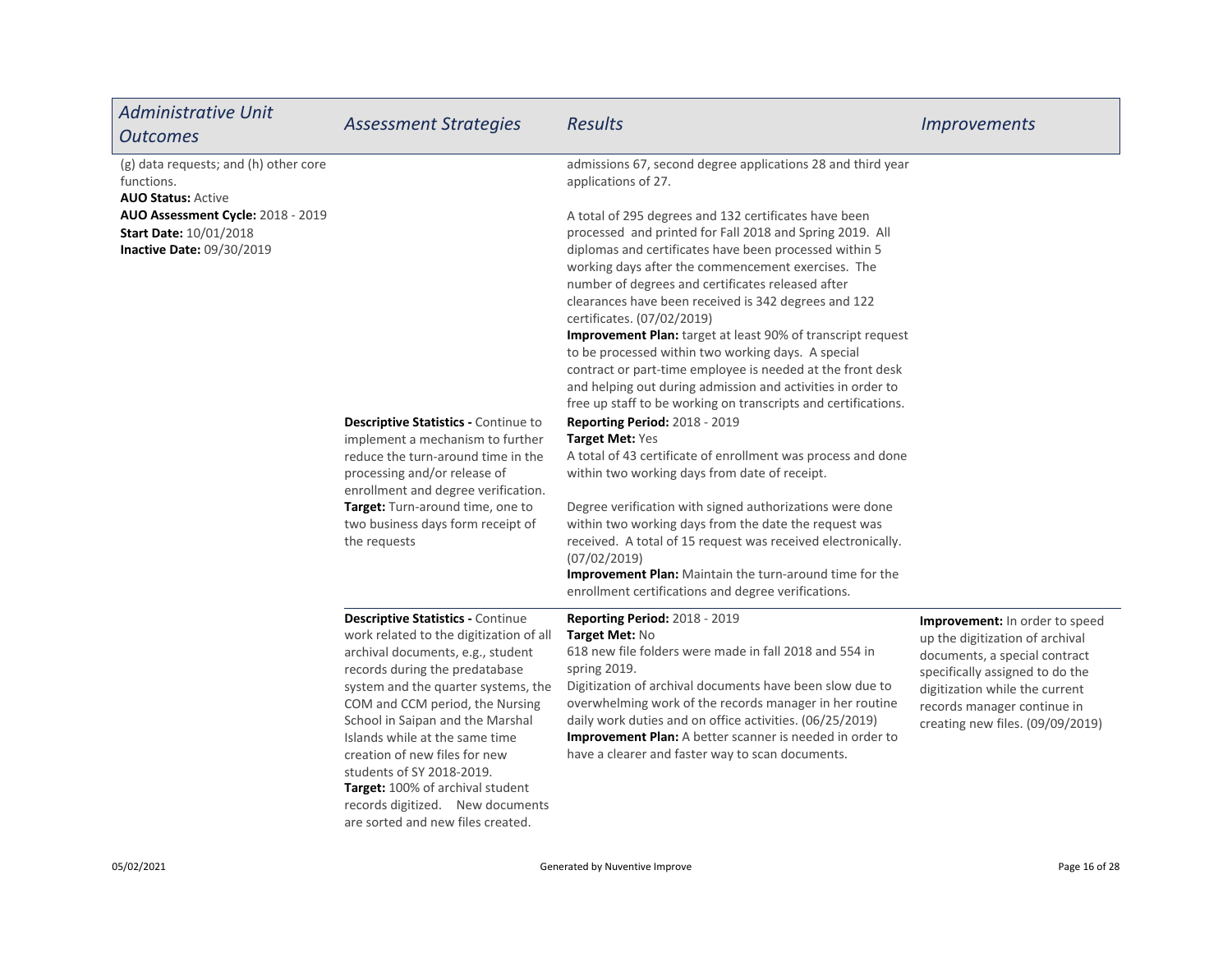| <b>Administrative Unit</b><br><b>Outcomes</b> | <b>Assessment Strategies</b>                                                                                                                                                                                                                                                                                                                                                                                                                                                                                                         | <b>Results</b>                                                                                                                                                                                                                                                                                                                                                                                                                                                                                                                                                                                                                                                                                                                                                                                                                                                                                                                                                                                                                                                                                                                    | <i><u><b>Improvements</b></u></i>                                                                                                                                                                                                                                                                          |
|-----------------------------------------------|--------------------------------------------------------------------------------------------------------------------------------------------------------------------------------------------------------------------------------------------------------------------------------------------------------------------------------------------------------------------------------------------------------------------------------------------------------------------------------------------------------------------------------------|-----------------------------------------------------------------------------------------------------------------------------------------------------------------------------------------------------------------------------------------------------------------------------------------------------------------------------------------------------------------------------------------------------------------------------------------------------------------------------------------------------------------------------------------------------------------------------------------------------------------------------------------------------------------------------------------------------------------------------------------------------------------------------------------------------------------------------------------------------------------------------------------------------------------------------------------------------------------------------------------------------------------------------------------------------------------------------------------------------------------------------------|------------------------------------------------------------------------------------------------------------------------------------------------------------------------------------------------------------------------------------------------------------------------------------------------------------|
|                                               | <b>Descriptive Statistics - Collaborate</b><br>with the college's Information<br>Technology Office (ITO) to further<br>improving the design and contents<br>of the Registrar Office's (OARR)<br>webpage in the college's website<br>and improving the reports generated<br>from the SIS or<br>maintaining/improving effectiveness<br>of SIS related services.<br><b>Target:</b> Registrar's Office's webpage<br>design improved and content<br>updated or SIS services improved.                                                     | <b>Reporting Period: 2018 - 2019</b><br><b>Target Met: Yes</b><br>Contents of the Registrar's webpage specifically the OARR<br>forms, student guide, student handbook and also including<br>new forms on the Registrar Office's website were updated<br>or uploaded.<br>The students handbook for 2018-2019 was updated and<br>uploaded on the website and found on this link<br>http://www.comfsm.fm/publications/handbook/2018-<br>2019-Student-Handbook.pdf<br>A copy of the Student Guide 2019 could found on this link<br>http://www.comfsm.fm/publications/handbook/Student-<br>Guide-2019.pdf<br>Forms updated and uploaded to the Registrars webpage<br>include the Change of Grade form, TYC Education<br>Application form, BS Elementary Education Application<br>form, Duplicate Degree Application Form, Second Degree<br>Application Form, Residence Hall Application Form and the<br>Health Examination Form. (07/01/2019)<br><b>Improvement Plan:</b> Continue to review all the forms<br>uploaded to check for forms that need to be updated.<br><b>Related Documents:</b><br><b>OARR Students Guide 2019.pdf</b> | <b>Improvement:</b> Continue to update<br>forms and prepare tutorials or<br>step by step guides to be<br>uploaded on the units webpage.<br>Work with IT on the upgrades on<br>SIS services particularly on online<br>registration, online withdrawal,<br>myShark contents and SIS reports.<br>(09/09/2019) |
|                                               | Descriptive Statistics - Provide at<br>least one formal training for all<br>registrar's staff designed to upgrade<br>their skills, adeptness, and<br>proficiency in the following areas: (a)<br>the Student Information System, (b)<br>routine operations and other<br>procedures, © the Family<br><b>Educational Rights and Privacy Act</b><br>including other related federal<br>regulations, (d) file management and<br>record-system; (e) pertinent policies<br>and academic standards; (f) techno-<br>literacy; and (g) others. | <b>Reporting Period: 2018 - 2019</b><br><b>Target Met: Yes</b><br>Although not one formal training was provided but direct<br>supervision and consulting was provided to all staff by the<br>registrar. Changes to procedure were communicated and<br>technical support was provided when needed by staffs on<br>what to do with using the SIS, microsoft office and others.<br>(07/01/2019)<br>Improvement Plan: staff shall be encouraged to join HR<br>organized trainings                                                                                                                                                                                                                                                                                                                                                                                                                                                                                                                                                                                                                                                     |                                                                                                                                                                                                                                                                                                            |

 $\blacksquare$ 

٠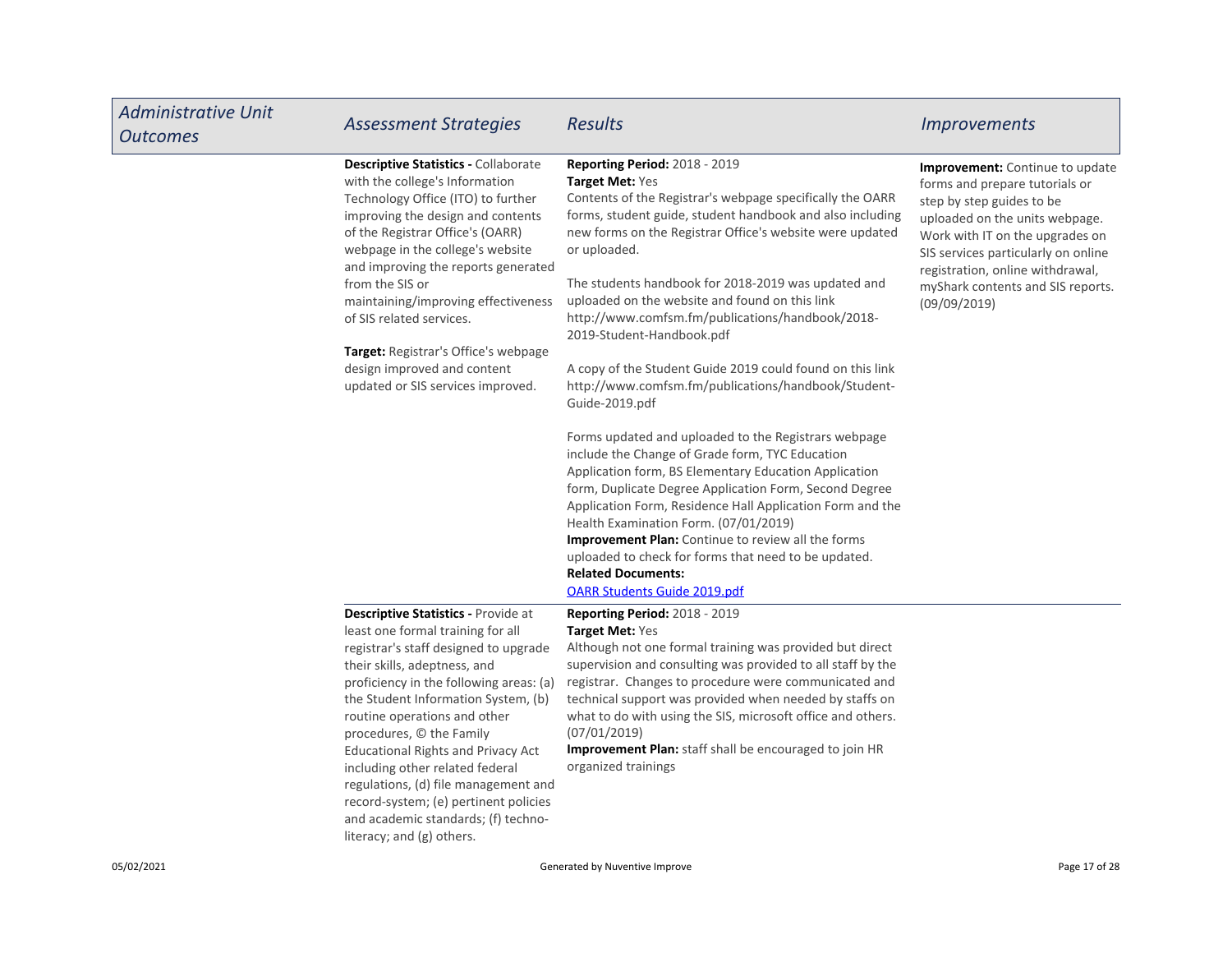Target: At least one training for all registrar's staff

#### 2018-2019 OARR Outcome 3 -

AUO Status: Active Inactive Date: 09/30/2019 AUO Assessment Cycle: 2018 - 2019 Improved coordinated marketing, recruitment and outreach program to increase enrollment of targeted priority groups, i.e., traditional firsttime freshman, transfer, continuing and returning students. Increased visibility, awareness, and knowledge about the college, and opportunities available to students. Improved execution of multi-Modal enrollment, marketing, and communication services to increase touch point with students. Alternative scheduling to improve student success and persistence is developed and implemented. Start Date: 10/01/2018

Target: Outreach activities done and information shared to high schools. (i.e. college fair/high school visits to seniors) Descriptive Statistics - In collaboration with other student support services units and coordination with the high schools, continue to market, recruit and outreach to increase enrollment.

#### Reporting Perio[d: 2](https://comfsm.tracdat.com:443/tracdat/viewDocument?y=Od7TPLgIX2Bz)018 - 2019 Target Met: Yes

In collaboration with instructional division and other student support services units, a visit to the high schools to meet high school seniors and do presentations to share information on what programs the college offer, COMET placement options and advice, important academic dates, admission requirements, financial aid information and other services.

All campuses have successfully organized a college fair in April 2019. A survey of the Pohnpei college fair had indicated that 90.5% of the students are satisfied with the overall set up of the fair and 93.91 agree to recommend students to attend future COM-FSM college fair activities. (07/01/2019)

Improvement Plan: New video student videos are needed to be created. Students tend to be attentive when watching videos made by students.

### Related Documents:

College Fair Survey 2019.1

Target: 80% of students will know of Reporting Period: 2018 - 2019 Target Met: Yes Announcements for enrollment, orientation, commencement, entrance testing and college fair are made through banners, newspaper advertisement, college website, social media, radio, high school visits, posters and by direct inquiries though phone and emails. Based on the spring 2019 registration survey, students found out about the registration through Descriptive Statistics - Continue to utilize all available means to market and provide information, announcements, communication and assistance to community, faculty, students and other relevant offices in conducting enrollment, orientations and other related activities.

Improvement: special registration days to be scheduled for new students. (09/11/2019)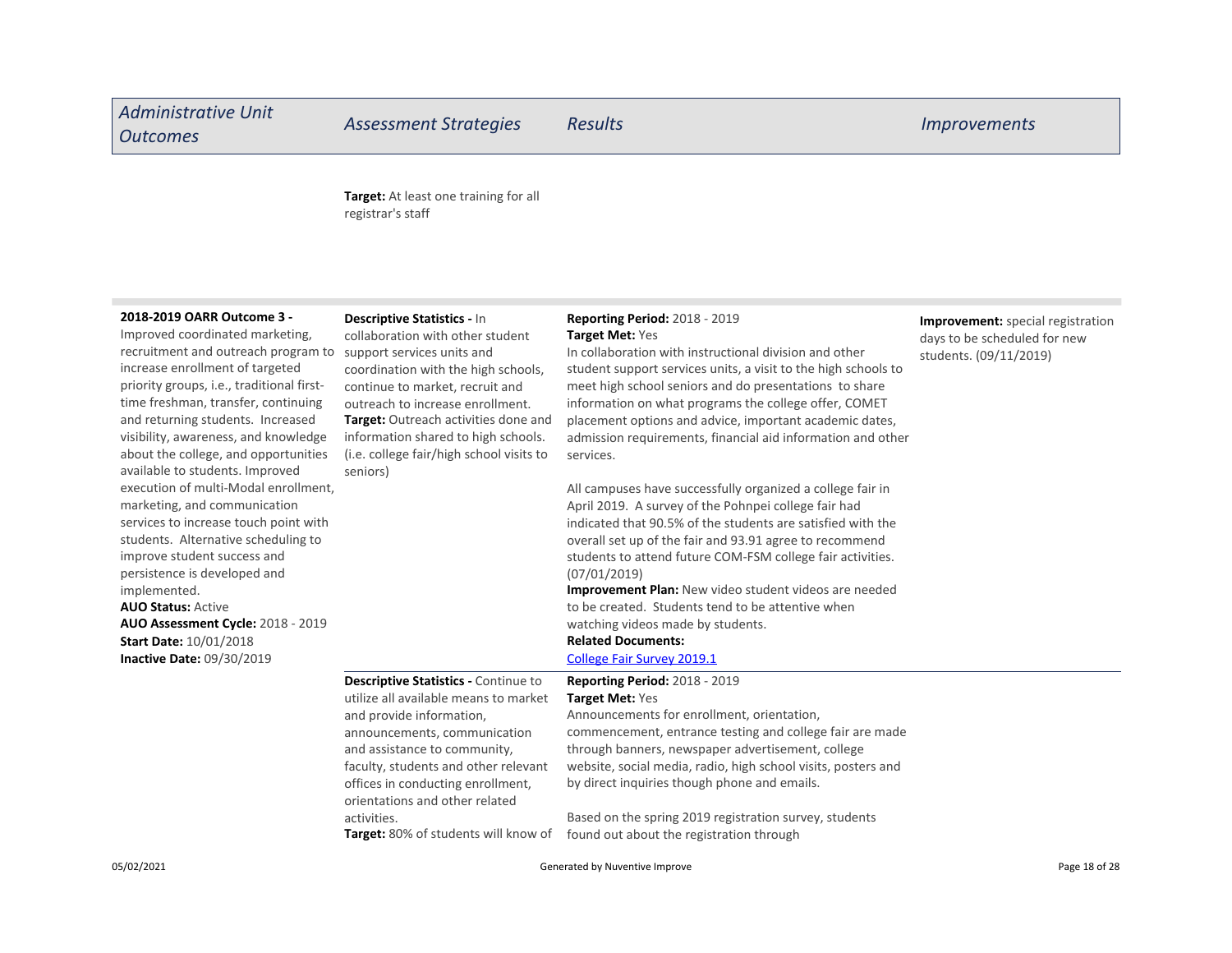| <b>Administrative Unit</b><br><b>Outcomes</b>                      | <b>Assessment Strategies</b>                                                                                                                                                                     | <b>Results</b>                                                                                                                                                                                                                                                                                                                            | <i><u><b>Improvements</b></u></i>                                   |
|--------------------------------------------------------------------|--------------------------------------------------------------------------------------------------------------------------------------------------------------------------------------------------|-------------------------------------------------------------------------------------------------------------------------------------------------------------------------------------------------------------------------------------------------------------------------------------------------------------------------------------------|---------------------------------------------------------------------|
|                                                                    | the OARR assisted activities through<br>the utilized available media                                                                                                                             | Radio announcement 18.80%<br>Internet/social media/college website 42.11%<br>Heard from family and friends 35.34%<br>Flyers, banner, billboards, others 11.28%                                                                                                                                                                            |                                                                     |
|                                                                    |                                                                                                                                                                                                  | Based on the Spring 2019 commencement survey, students<br>were informed of rehearsals and commencement schedule<br>through<br>College website, my Shark & Social Media 36.67%<br>OARR Staffs 46.67%<br>Family & Friends 23.33%<br>Banner, Poster & Others 6.67% (07/01/2019)<br>Improvement Plan: Seek other office to assist or share in |                                                                     |
|                                                                    | <b>Descriptive Statistics - Continue to</b>                                                                                                                                                      | the cost of making announcements or advertisements.<br><b>Related Documents:</b><br><b>Registration Survey 2019.1</b><br><b>Commencement Survey 2019.1</b><br><b>Reporting Period: 2018 - 2019</b>                                                                                                                                        |                                                                     |
|                                                                    | update the students guide and<br>students handbook to be provided<br>to students either through the<br>website or paper copy.<br>Target: Increased visibility,<br>awareness, and knowledge about | Target Met: Yes<br>The student guide has been updated on fall 2018 and fall<br>2019. The copies were uploaded on the website and fall<br>2019 student guide is found on this link<br>http://www.comfsm.fm/publications/handbook/Student-<br>Guide-2019.pdf                                                                                |                                                                     |
|                                                                    | the college, and opportunities<br>available for students through the<br>handbook and student guide.                                                                                              | The student handbook was updated and also uploaded on<br>the website for easy access to students. This link shows the<br>student handbook on the website<br>http://www.comfsm.fm/publications/handbook/2018-<br>2019-Student-Handbook.pdf                                                                                                 |                                                                     |
|                                                                    |                                                                                                                                                                                                  | (07/01/2019)<br>Improvement Plan: Continue to update the student guide<br>and handbook on changes in procedures and processes<br><b>Related Documents:</b><br><b>OARR Students Guide 2019.pdf</b>                                                                                                                                         |                                                                     |
| 2019-2020 OARR Outcome 1 -<br>Provide timely, precise guidance and | Descriptive Statistics - Support the<br>role of the academic advisors by                                                                                                                         | <b>Reporting Period: 2019 - 2020</b><br><b>Target Met: Yes</b>                                                                                                                                                                                                                                                                            | Improvement: a tutorial video on<br>how students check their degree |

support to students as they work

providing accurate degree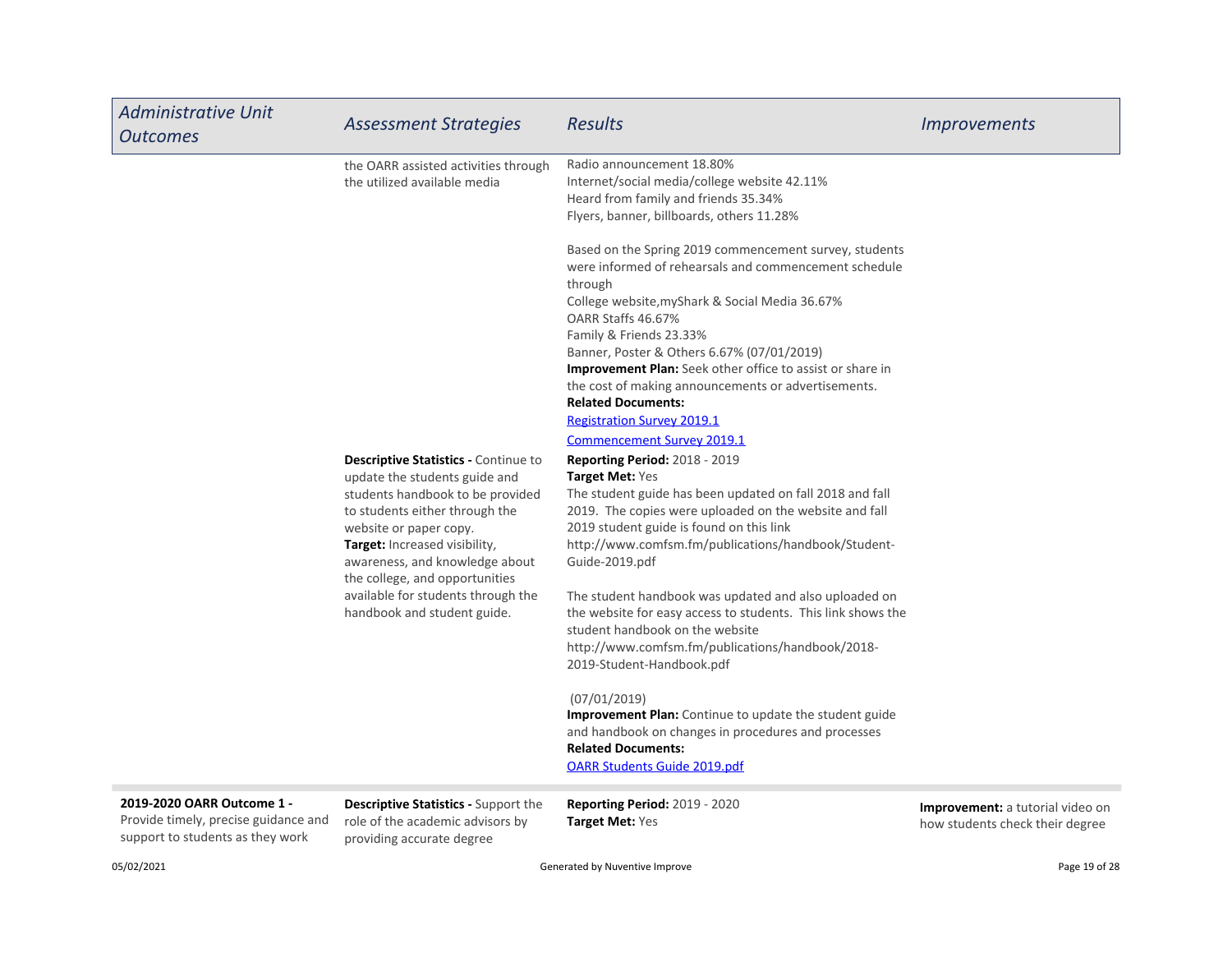| <b>Administrative Unit</b><br><b>Outcomes</b>                                                                                                                                                                                                                                                       | <b>Assessment Strategies</b>                                                                                                                                                                                                                                                                                                                                                                                                                                                                                                                                 | <b>Results</b>                                                                                                                                                                                                                                                                                                                                                                                                                                                                                                                                                                                                                                                                                                                                                                                                                                                                                                                                                                                                                                                                                  | <i><u><b>Improvements</b></u></i>                                                                                                                                                                                                                             |
|-----------------------------------------------------------------------------------------------------------------------------------------------------------------------------------------------------------------------------------------------------------------------------------------------------|--------------------------------------------------------------------------------------------------------------------------------------------------------------------------------------------------------------------------------------------------------------------------------------------------------------------------------------------------------------------------------------------------------------------------------------------------------------------------------------------------------------------------------------------------------------|-------------------------------------------------------------------------------------------------------------------------------------------------------------------------------------------------------------------------------------------------------------------------------------------------------------------------------------------------------------------------------------------------------------------------------------------------------------------------------------------------------------------------------------------------------------------------------------------------------------------------------------------------------------------------------------------------------------------------------------------------------------------------------------------------------------------------------------------------------------------------------------------------------------------------------------------------------------------------------------------------------------------------------------------------------------------------------------------------|---------------------------------------------------------------------------------------------------------------------------------------------------------------------------------------------------------------------------------------------------------------|
| toward degree completion, as well as completion audits, and effective<br>faculty and support services staff<br>involved in the academic advising<br>process.<br><b>AUO Status: Active</b><br><b>AUO Assessment Cycle: 2019 - 2020</b><br><b>Start Date: 10/01/2019</b><br>Inactive Date: 09/30/2020 | tacking of students' progress toward<br>graduation, including timely<br>processing other student or faculty<br>driven requests as needed.<br>Target: SIS IDP is updated with<br>program term SY2019-SY2020 and<br>approved changes to program and<br>course requirements are<br>incorporated. Degree completion<br>initial audit is done and students are<br>informed of their degree completion<br>status and graduation requirements.                                                                                                                      | The SIS IDP was updated at the beginning of Fall 2019. New<br>program course requirements were entered effective fall<br>2019 for Associate of Arts in Teacher Preparation, Third<br>Year Certificate in Teacher Preparation-Elementary and<br>Certificate of Achievement in Refrigerator and Air<br>Conditioning. A New program IDP was set up for the<br>Bachelor of Science in Elementary Education.<br>Advisors requests of incorporating or substituting prior<br>courses which are equivalent to current course<br>requirements for students who elected to change to the<br>new programs IDP has been resolved. An example is ED 210<br>was the course number previously in the prior to fall 2019<br>IDP for AA in Teacher Prep and in the new IDP the course is<br>now ED 110. IDP set up was changed to show either course<br>could satisfy the program requirement.<br>Degree completion initial audit were done at the beginning<br>of fall 2019, spring 2020 and summer 2020 and lists of<br>students potentially completing were generated.<br>(06/11/2020)                       | completion on their myShark<br>account would be created.<br>(06/30/2020)                                                                                                                                                                                      |
|                                                                                                                                                                                                                                                                                                     | <b>Descriptive Statistics - Continue to</b><br>collaborate with academic divisions<br>and program faculty to scheduling<br>and conducting extended orientation<br>sessions covering topics, such as but<br>by any means not limited to, a quick<br>guide using myShark, academic<br>standards and regulations,<br>graduation requirements and OARR<br>routine processes and procedures.<br><b>Target:</b> Orientation and/or extended<br>orientation is done during fall and<br>spring semesters. 80% of students<br>will be satisfied with the orientation. | <b>Reporting Period: 2019 - 2020</b><br><b>Target Met: Yes</b><br>Orientation for returning, transfer and new students was<br>done at all campus in fall 2019. In August 6, 2019, the<br>orientation for CTEC and National campus was done. A<br>total of 217 students have joined the activity with President<br>Joseph M. Daisy doing the welcoming remarks. Faculty<br>from National and CTEC were introduced to the students<br>then presentations from Financial Aid Office, Business<br>Office, Office of Admissions, Records & Retention,<br>Counseling & Tutoring Office, Learning Resource Center,<br>Vice President of Student Services and Enrollment<br>Management regarding Title IX and Student Life Office.<br>Lunch was provided to the participants and a campus tour<br>was done in the afternoon. Based on the Fall 2019 student<br>orientation satisfaction survey, 91.52% are either satisfied<br>or very satisfied with the overall orientation process,<br>83.33% are either satisfied or very satisfied on the<br>presentations presented and 90% are satisfied or very | <b>Improvement:</b> More short videos<br>or tutorial slides are to be made<br>available for students to view<br>online. An online orientation page<br>will be created on the college<br>website to be ready by the<br>beginning of fall 2020.<br>(09/01/2020) |
| 05/02/2021                                                                                                                                                                                                                                                                                          |                                                                                                                                                                                                                                                                                                                                                                                                                                                                                                                                                              | Generated by Nuventive Improve                                                                                                                                                                                                                                                                                                                                                                                                                                                                                                                                                                                                                                                                                                                                                                                                                                                                                                                                                                                                                                                                  | Page 20 of 28                                                                                                                                                                                                                                                 |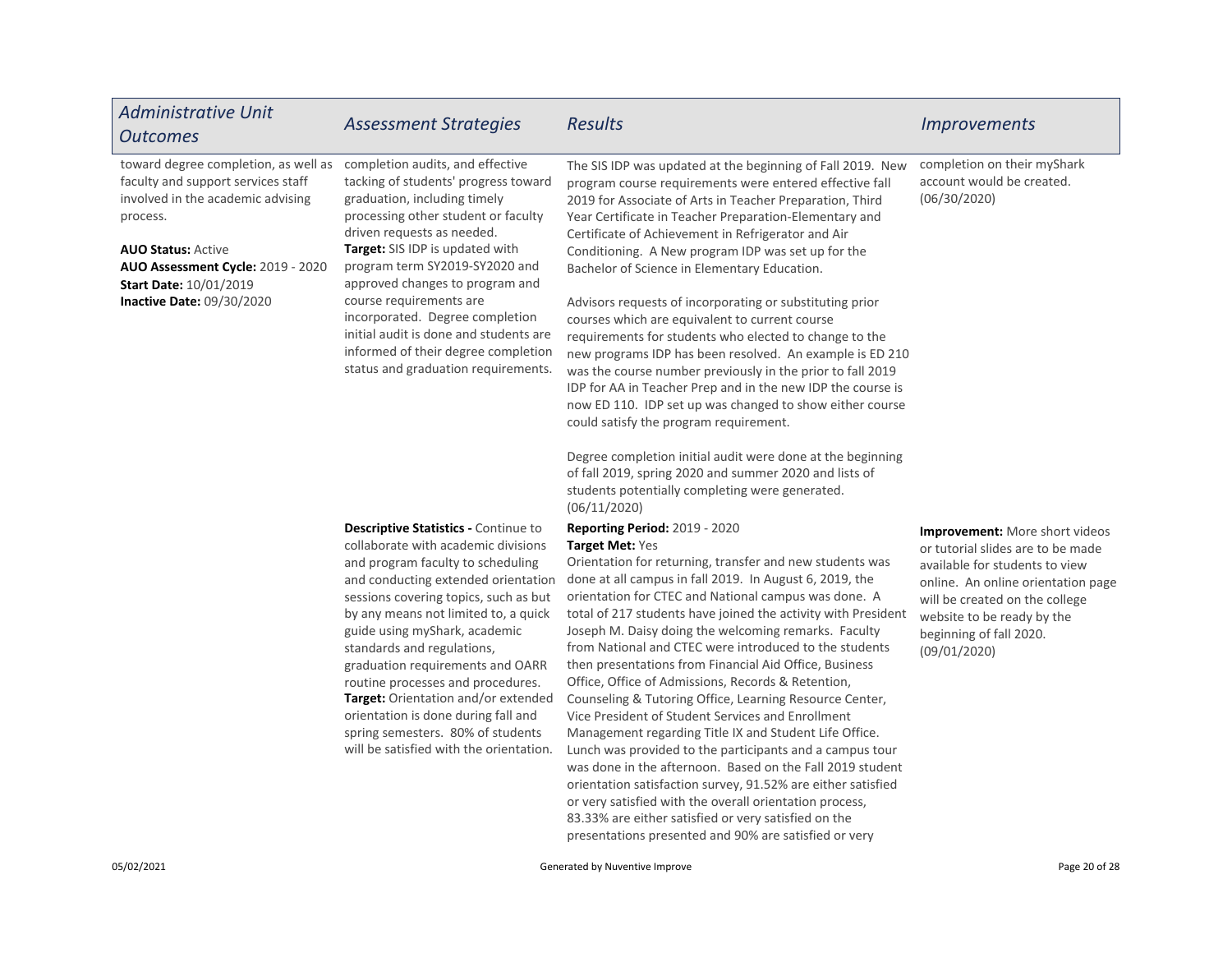| <b>Administrative Unit</b><br><b>Outcomes</b> | <b>Assessment Strategies</b>                                                                                                                                                                                                                                                                                                                                                                                                            | <b>Results</b>                                                                                                                                                                                                                                                                                                                                                                                                                                                                                                                                                                                       | <i><u><b>Improvements</b></u></i>                                                                                                                                                                                            |
|-----------------------------------------------|-----------------------------------------------------------------------------------------------------------------------------------------------------------------------------------------------------------------------------------------------------------------------------------------------------------------------------------------------------------------------------------------------------------------------------------------|------------------------------------------------------------------------------------------------------------------------------------------------------------------------------------------------------------------------------------------------------------------------------------------------------------------------------------------------------------------------------------------------------------------------------------------------------------------------------------------------------------------------------------------------------------------------------------------------------|------------------------------------------------------------------------------------------------------------------------------------------------------------------------------------------------------------------------------|
|                                               |                                                                                                                                                                                                                                                                                                                                                                                                                                         | satisfied with the assistance provided by student guides and<br>staffs.                                                                                                                                                                                                                                                                                                                                                                                                                                                                                                                              |                                                                                                                                                                                                                              |
|                                               |                                                                                                                                                                                                                                                                                                                                                                                                                                         | During summer 2020, when classes are all online, emails<br>were sent to new students on information on the services<br>provided by college, tutorials and handbooks. See the<br>sample of email sent on the related documents.                                                                                                                                                                                                                                                                                                                                                                       |                                                                                                                                                                                                                              |
|                                               |                                                                                                                                                                                                                                                                                                                                                                                                                                         | A quick guide to myShark video was also created and<br>uploaded in Youtube for easy access to students to view<br>whenever they have time. See related documents for the<br>link to the video.                                                                                                                                                                                                                                                                                                                                                                                                       |                                                                                                                                                                                                                              |
|                                               |                                                                                                                                                                                                                                                                                                                                                                                                                                         | Meeting with candidates for graduation were done in fall<br>2019 and spring 2020. The agenda of the meeting included<br>graduation requirements, commencement speaker,<br>commencement theme, graduation regalia and important<br>activity dates.<br>(06/30/2020)<br>Improvement Plan: More short videos on tutorials are to<br>be made available for students to view online. An online<br>orientation page will be created on the college website.<br><b>Related Documents:</b><br><b>Orientation Survey 2019.3</b><br>Summer 2020 new students email guide.pdf                                    |                                                                                                                                                                                                                              |
|                                               |                                                                                                                                                                                                                                                                                                                                                                                                                                         | <b>Graduation Candidates Meeting 2019.3</b><br>A Quick Guide to myShark                                                                                                                                                                                                                                                                                                                                                                                                                                                                                                                              |                                                                                                                                                                                                                              |
|                                               | <b>Descriptive Statistics - Continue to</b><br>communicate and collaborate with<br>academic division and program<br>faculty as to the completeness of<br>student records.<br>Target: Class grades are submitted<br>and complete. Deficiency reports are<br>generated and distributed within 1<br>week from the deadline of<br>submission of grades. Final degree<br>audit is done within one day after<br>the deadline of submission of | <b>Reporting Period: 2019 - 2020</b><br>Target Met: Yes<br>Midterm and final grades for fall 2019 and spring 2020 are<br>complete. Deficiency reports have been generated within 3<br>days from the deadline of submission of midterm grades<br>and provided to academic advisors and counselors.<br>In summer 2020, the midterm deficiency list per academic<br>advisors were emailed to them within 3 days from the<br>deadline of submission of grades. A request from the<br>academic advisors on the having them possibility just view<br>their deficiency list on myShark was forwarded to the | <b>Improvement: Request to</b><br>upgrade the academic advisors<br>myShark account to automatically<br>include the deficiency listing of<br>their advisees after the midterms<br>grades have been submitted.<br>(08/05/2020) |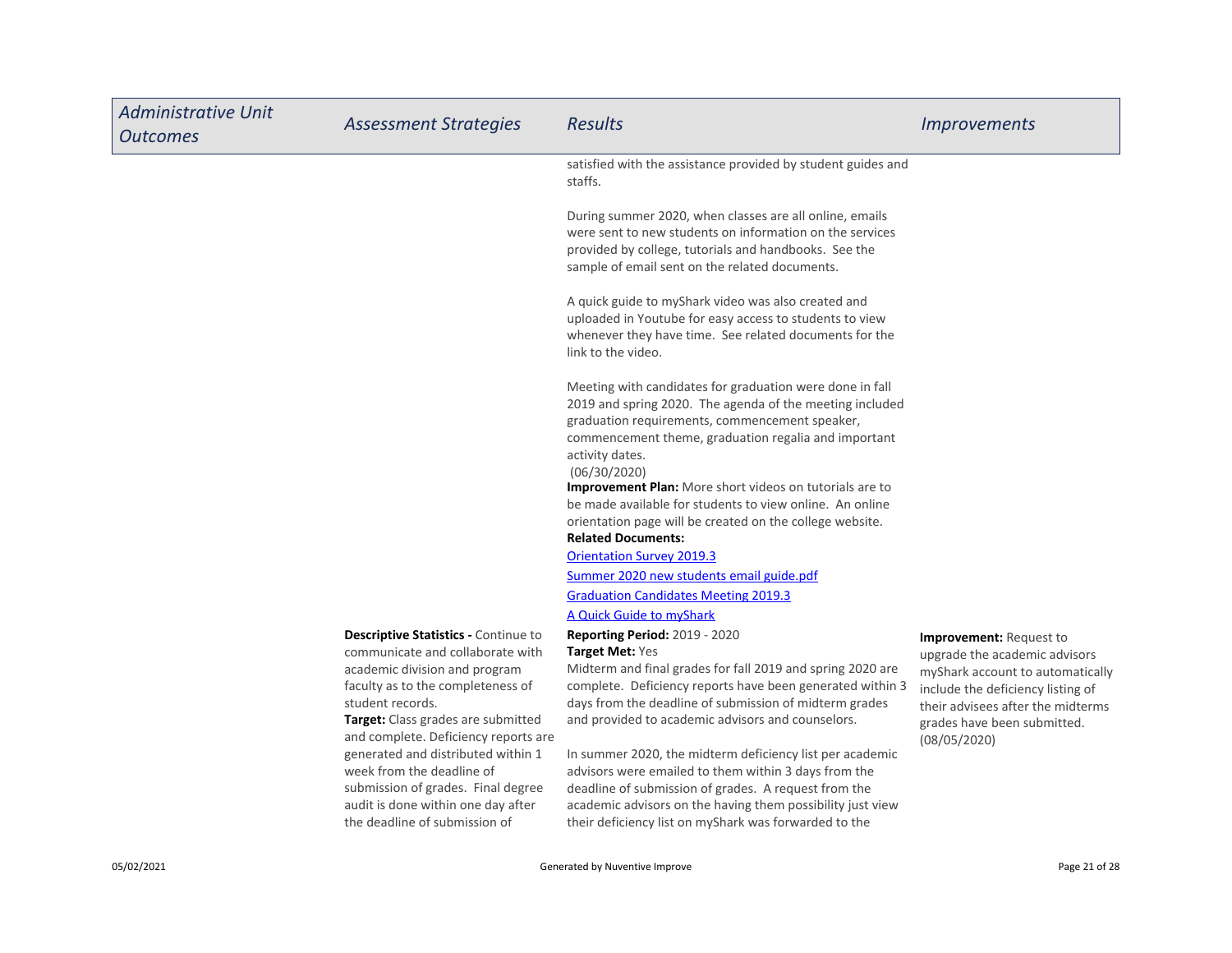| <b>Administrative Unit</b><br><b>Outcomes</b> | <b>Assessment Strategies</b>                                                                                                                                                                                                                                                                                                                                                                                                                                 | <b>Results</b>                                                                                                                                                                                                                                                                                                                                                                                                                                                                                                                                                                                                                                                                                                                                                                                                                                                                                                                                                                                                                       | <i><u><b>Improvements</b></u></i>                                                                                 |
|-----------------------------------------------|--------------------------------------------------------------------------------------------------------------------------------------------------------------------------------------------------------------------------------------------------------------------------------------------------------------------------------------------------------------------------------------------------------------------------------------------------------------|--------------------------------------------------------------------------------------------------------------------------------------------------------------------------------------------------------------------------------------------------------------------------------------------------------------------------------------------------------------------------------------------------------------------------------------------------------------------------------------------------------------------------------------------------------------------------------------------------------------------------------------------------------------------------------------------------------------------------------------------------------------------------------------------------------------------------------------------------------------------------------------------------------------------------------------------------------------------------------------------------------------------------------------|-------------------------------------------------------------------------------------------------------------------|
|                                               | grades. List of honor rolls is<br>provided to VPIA and final list of<br>candidates for graduation is<br>generated.                                                                                                                                                                                                                                                                                                                                           | director of Information and Technology Office to see on the<br>possibility of doing it this way.<br>Final degree audit was done within one day after the<br>deadline of submission of final grades in fall 2019. The list<br>of honor rolls was provided to VPIA and the final list of<br>candidates for graduation was generated for<br>commencement exercises preparations.<br>In Spring 2020, after a shortened semester ended March 16,<br>2020 due to the Covid-19 the submission of grades deadline<br>was on March 20, 2020. The AU has been in<br>communication with students and faculty after the deadline<br>of submission with regards to incomplete grades of<br>candidates for graduation. The instructors have given the<br>students time to complete their requirements and have a<br>grade. The list of graduates have been published in the<br>college website on the third week of April 2020.<br>(07/09/2020)<br><b>Related Documents:</b><br><b>Graduates spring 2020</b><br><b>Commencement Program 2019.3</b> |                                                                                                                   |
|                                               | <b>Descriptive Statistics - Continue to</b><br>communicate and collaborate with<br>academic division and/or academic<br>advisors regarding updates on OARR<br>routine procedures and processes.<br><b>Target:</b> Summary guide and OARR<br>routine procedures provided to new<br>faculty members. Training if<br>necessary are provided to new<br>faculty or academic advisors. New<br>procedures or forms are shared with<br>the instructional department. | <b>Reporting Period: 2019 - 2020</b><br><b>Target Met: Yes</b><br>AU created the Third Year in Teacher Preparation -<br>Elementary application form and the Baccalaureate of<br>Science in Elementary Education form. The form was sent<br>to the Education division faculty and the Dean of Academics<br>for comments, review and changes they would like on the<br>form. The final form was then posted on the website for<br>easy access to patrons.<br>AU continue to assist assist academic advisors inquiries on<br>students IDP. Advises on what processes they should do<br>has been given, mostly were the students needed to fill up a<br>change of major form, a course substitution form, a second<br>degree application form and others. (07/10/2020)<br><b>Improvement Plan:</b> Request upgrade of academic advisors<br>myShark portal of students to have the contact information                                                                                                                                    | <b>Improvement:</b> Information on<br>upgrades to myShark to be shared<br>with academic advisors.<br>(09/01/2020) |
| 05/02/2021                                    |                                                                                                                                                                                                                                                                                                                                                                                                                                                              | Generated by Nuventive Improve                                                                                                                                                                                                                                                                                                                                                                                                                                                                                                                                                                                                                                                                                                                                                                                                                                                                                                                                                                                                       | Page 22 of 28                                                                                                     |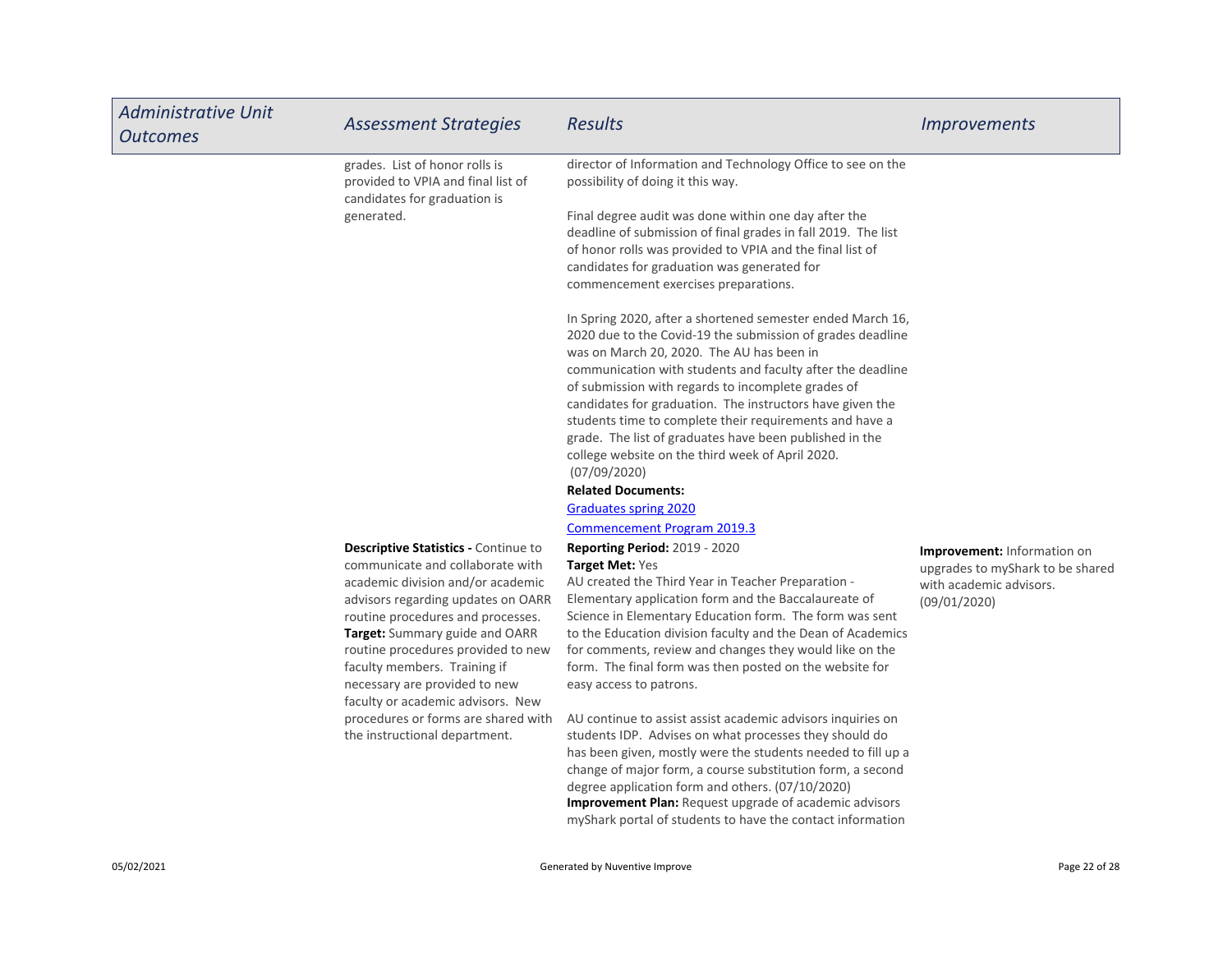| <b>Administrative Unit</b><br><b>Outcomes</b>                                                                                                                                                                                                                                                                                                                                                         | <b>Assessment Strategies</b>                                                                                                                                                                                                           | <b>Results</b>                                                                                                                                                                                                                                                                                                                                                                                                                                                                                                                                                                                                                                                   | <i><u><b>Improvements</b></u></i>                                                                                                                                                                                                                                                                                                       |
|-------------------------------------------------------------------------------------------------------------------------------------------------------------------------------------------------------------------------------------------------------------------------------------------------------------------------------------------------------------------------------------------------------|----------------------------------------------------------------------------------------------------------------------------------------------------------------------------------------------------------------------------------------|------------------------------------------------------------------------------------------------------------------------------------------------------------------------------------------------------------------------------------------------------------------------------------------------------------------------------------------------------------------------------------------------------------------------------------------------------------------------------------------------------------------------------------------------------------------------------------------------------------------------------------------------------------------|-----------------------------------------------------------------------------------------------------------------------------------------------------------------------------------------------------------------------------------------------------------------------------------------------------------------------------------------|
|                                                                                                                                                                                                                                                                                                                                                                                                       |                                                                                                                                                                                                                                        | of students and also the students myShark portal to have<br>the contact information of their academic advisor.                                                                                                                                                                                                                                                                                                                                                                                                                                                                                                                                                   |                                                                                                                                                                                                                                                                                                                                         |
|                                                                                                                                                                                                                                                                                                                                                                                                       |                                                                                                                                                                                                                                        | An online withdrawal from a course would be requested as<br>upgrade to myShark and the SIS to accommodate students<br>who's advisor's are on a different state and due to classes<br>are online and instructors are also located on different<br>states.                                                                                                                                                                                                                                                                                                                                                                                                         |                                                                                                                                                                                                                                                                                                                                         |
| 2019-2020 OARR Outcome 2 -<br>Maintain a high level of patron<br>satisfaction by providing timely and<br>accurate services to students, faculty,                                                                                                                                                                                                                                                      | Descriptive Statistics - Continue to<br>provide information and guidance to<br>potential students through high<br>school visits, college tours, college                                                                                | <b>Reporting Period: 2019 - 2020</b><br>Target Met: Yes<br>Due to the covid-19 pandemic, high school visits, college<br>tours, college fair and other college activities were                                                                                                                                                                                                                                                                                                                                                                                                                                                                                    | Improvement: Creation of an<br>online or virtual office to assist<br>students on their inquiries or their<br>registration online. (06/06/2020)                                                                                                                                                                                          |
| other staff, and the community in the<br>following areas: (a) admission and<br>registration; (b) academic record<br>maintenance; (c) transcript<br>production; (d) enrollment and<br>degree verification; (e) degree audit;<br>(f) issuance diplomas and degrees;<br>(g) enrollment certifications for<br>former US servicemen or US veterans;<br>(g) data requests; and (h) other core<br>functions. | fair and other college activities.<br>Target: Admission applications and<br>documents are received and<br>students are informed of important<br>information they need for<br>admission, registration and other<br>required procedures. | discouraged as precautionary measures in preventing the<br>spread of the virus. Telephone and email communications<br>with the high school principals were however made in<br>providing information to the high school students on when<br>and where can they apply for admissions and register. High<br>school students also who have taken the COMET and gave<br>their email address were emailed regarding details of<br>admission and registration. A total of 252 new students<br>were able to register in summer 2020 having been<br>scheduled on different dates from May 4, 2020 up to May<br>29, 2020 to turn in their admission applications, required | Improvement: Individual students<br>who took the COMET and have<br>given their email address have<br>been contacted about their test<br>results and informed of how they<br>can pick-up their packets.<br>Through the emails, students<br>were able to respond back if they<br>have questions or if they needed<br>additional guidance. |
| <b>AUO Status: Active</b><br>AUO Assessment Cycle: 2019 - 2020<br><b>Start Date: 10/01/2019</b><br>Inactive Date: 09/30/2020                                                                                                                                                                                                                                                                          |                                                                                                                                                                                                                                        | documents and also register.<br>In preparation for fall 2020, admission requirements and<br>needed documents have been announced to be accepted<br>up to July 31, 2020. The announcement contain the<br>admission requirements, admission procedure and also<br>include the financial aid required documents. (06/30/2020)<br><b>Improvement Plan:</b> A tutorial slide or video for admissions<br>application would be prepared and uploaded on the college<br>website for easy viewing of students anytime.                                                                                                                                                    | The OARR staffs and the<br>counselors have been the initial<br>academic advisors and guides for<br>new students in summer 2020 due<br>to them not being assigned an<br>academic advisor yet when they<br>came for admission and<br>registration. (08/05/2020)                                                                           |

Related Documents:

Kpress Ad-June-2020.pdf

Reporting Period: 2019 - 2020 Target Met: Yes Early registration for fall 2019 and spring 2019 was done and even after the early registration, the online registration Descriptive Statistics - Plan, coordinate and communicate with other registration related offices in regards to preparation and venue of

Improvement: Creation of additional tutorial slide or video on admission application or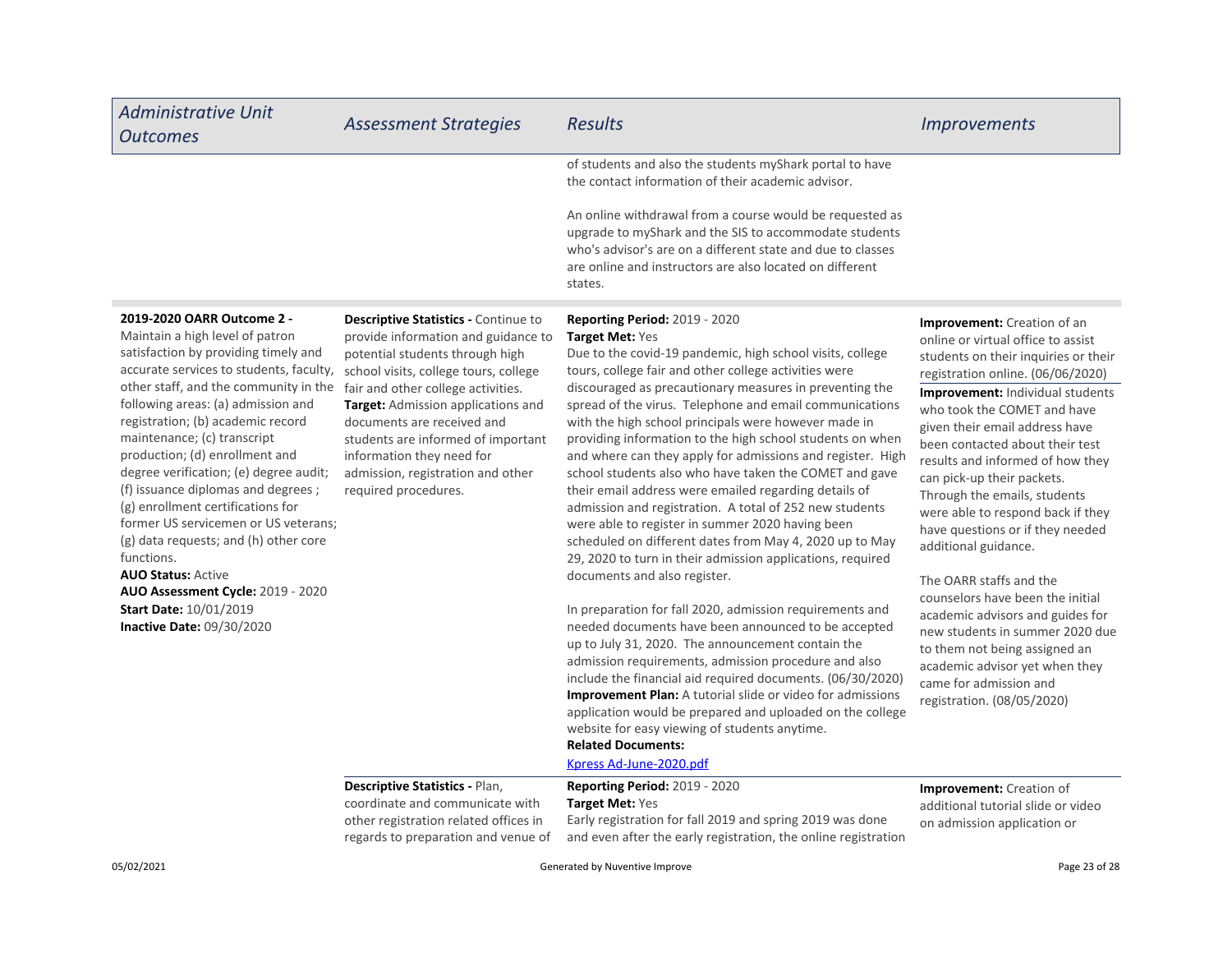| <b>Administrative Unit</b><br><b>Outcomes</b> | <b>Assessment Strategies</b>                                                                                                                                                                                                                                                                                                                                                                                                           | <b>Results</b>                                                                                                                                                                                                                                                                                                                                                                                                                                                                                                                                                                                                            | <b>Improvements</b>                                                                                                                                                                                                                   |
|-----------------------------------------------|----------------------------------------------------------------------------------------------------------------------------------------------------------------------------------------------------------------------------------------------------------------------------------------------------------------------------------------------------------------------------------------------------------------------------------------|---------------------------------------------------------------------------------------------------------------------------------------------------------------------------------------------------------------------------------------------------------------------------------------------------------------------------------------------------------------------------------------------------------------------------------------------------------------------------------------------------------------------------------------------------------------------------------------------------------------------------|---------------------------------------------------------------------------------------------------------------------------------------------------------------------------------------------------------------------------------------|
|                                               | early registration, special<br>registration and regular registration.<br><b>Target:</b> 80% of students all campus<br>wide will be satisfied with the<br>registration set-up, time available                                                                                                                                                                                                                                           | was kept open up to the week before regular registration.<br>Special registration days were scheduled for new students<br>on the week before regular registrations.<br>In summer 2020, special admission guidance and                                                                                                                                                                                                                                                                                                                                                                                                     | processes to be prepared and<br>uploaded on the college website.<br>Creation of an online or virtual<br>office to assist students on their<br>inquiries. (06/06/2020)                                                                 |
|                                               | and assistance provided. Special<br>registration are scheduled for new<br>students.                                                                                                                                                                                                                                                                                                                                                    | registration were given to new, returning and transfer<br>students from May 4, 2020 up to May 22, 2020. The regular<br>registration started two days earlier from May 26 to May<br>29, 2020 to give more time to students to adopt to using<br>online registration.                                                                                                                                                                                                                                                                                                                                                       | <b>Improvement: Registration time</b><br>has been extended specially for<br>online registration which was<br>open from the early registration<br>date up to the week before<br>regular registration. (08/05/2020)                     |
|                                               |                                                                                                                                                                                                                                                                                                                                                                                                                                        | Based on the registration survey of fall 2019 and spring<br>2020, the hours set for the registration, the forms used, the<br>location and layout, and the overall satisfaction of students<br>with the registration process were rated 8 out of 10.<br>(07/09/2020)                                                                                                                                                                                                                                                                                                                                                       | <b>Improvement:</b> Continue the<br>extended early registration online<br>to provide more time and<br>flexibility for students registering.<br>(09/01/2020)                                                                           |
|                                               |                                                                                                                                                                                                                                                                                                                                                                                                                                        | <b>Related Documents:</b><br><b>Registration Survey 2019.3</b>                                                                                                                                                                                                                                                                                                                                                                                                                                                                                                                                                            |                                                                                                                                                                                                                                       |
|                                               |                                                                                                                                                                                                                                                                                                                                                                                                                                        | <b>Registration Survey 2020.1</b>                                                                                                                                                                                                                                                                                                                                                                                                                                                                                                                                                                                         |                                                                                                                                                                                                                                       |
|                                               | <b>Descriptive Statistics - Continue to</b><br>implement a mechanism to further<br>reduce the turn-around time in the<br>processing and/or release of<br>academic transcripts, diplomas and<br>certificates.<br><b>Target:</b> Processing of academic<br>transcripts within one to two<br>business days from receipt of<br>complete request; certificates and<br>diplomas are available within 1 to 5<br>days from date of graduation. | <b>Reporting Period: 2019 - 2020</b><br>Target Met: No<br>A total of 714 transcripts have been processed from<br>October 1, 2019 to June 30, 2020. From a sample size of<br>108 processed transcripts tested on the number of days it<br>took it to be processed shows that 70% of the transcripts<br>were processed within two working days or less, 15% were<br>processed on 3 working days and 15% were processed after<br>3 working days. A review of the transactions processed<br>beyond 3 days, shows that the transcripts were submitted<br>on a day before holidays and during the busy time of<br>registration. | <b>Improvement:</b> With the cause of<br>delay in processing degrees and<br>certificates, a solution to have a<br>reserve of blank degrees and<br>certificates would lessen the delay<br>of processing in the future.<br>(09/01/2020) |
|                                               |                                                                                                                                                                                                                                                                                                                                                                                                                                        | A total of 295 degrees and 119 certificates have been<br>processed and printed during October 1, 2019 to June 30,<br>2020. A delay of the processing of 191 degrees and<br>certificates in spring 2019 was due to the blank degrees<br>shipment being delayed because the supplier sent them to<br>a wrong address. It took almost two months for the<br>shipment to arrive. The spring 2020 degrees and                                                                                                                                                                                                                  |                                                                                                                                                                                                                                       |
| 05/02/2021                                    |                                                                                                                                                                                                                                                                                                                                                                                                                                        | Generated by Nuventive Improve                                                                                                                                                                                                                                                                                                                                                                                                                                                                                                                                                                                            | Page 24 of 28                                                                                                                                                                                                                         |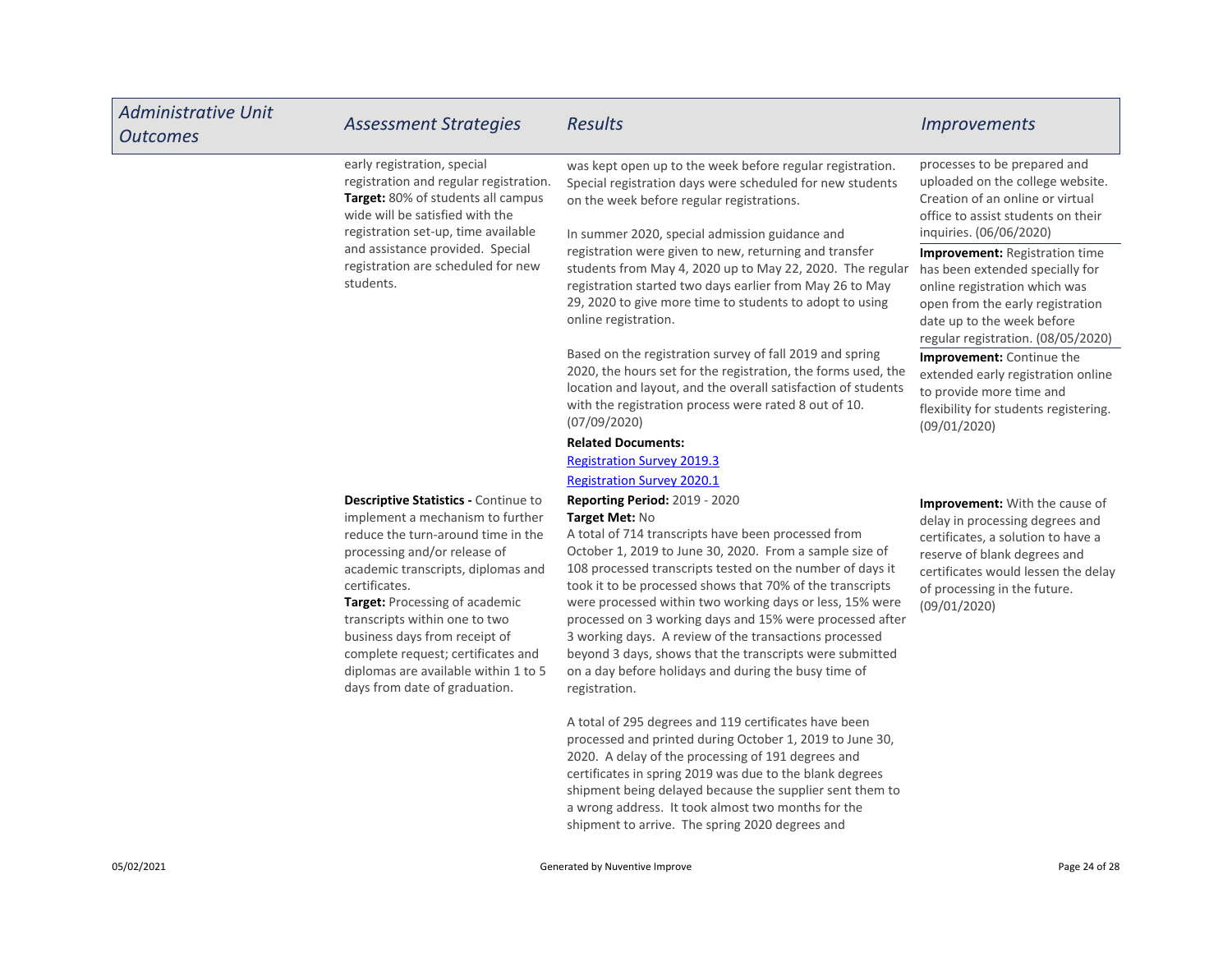| <b>Administrative Unit</b><br><b>Outcomes</b> | <b>Assessment Strategies</b>                                                                                                                                                                                                                                                                                                                                                                                                                            | <b>Results</b>                                                                                                                                                                                                                                                                                                                                                                                                                                                                                                                                                                                       | <i><u><b>Improvements</b></u></i>                                                                                                                                                                                                                                                                                                                                                                                          |
|-----------------------------------------------|---------------------------------------------------------------------------------------------------------------------------------------------------------------------------------------------------------------------------------------------------------------------------------------------------------------------------------------------------------------------------------------------------------------------------------------------------------|------------------------------------------------------------------------------------------------------------------------------------------------------------------------------------------------------------------------------------------------------------------------------------------------------------------------------------------------------------------------------------------------------------------------------------------------------------------------------------------------------------------------------------------------------------------------------------------------------|----------------------------------------------------------------------------------------------------------------------------------------------------------------------------------------------------------------------------------------------------------------------------------------------------------------------------------------------------------------------------------------------------------------------------|
|                                               |                                                                                                                                                                                                                                                                                                                                                                                                                                                         | certificates were eventually printed in June 2020 and<br>currently being distributed. A new order was made for the<br>blank degrees and certificates because of a change in a<br>signatory in it. (07/09/2020)<br>Improvement Plan: A reserve blank degrees and<br>certificates would be stored so this type of delay would be<br>minimized in the future.                                                                                                                                                                                                                                           |                                                                                                                                                                                                                                                                                                                                                                                                                            |
|                                               | Descriptive Statistics - Continue to<br>implement a mechanism to further<br>reduce the turn-around time in the<br>processing of enrollment and/or<br>degree verification.<br>Target: Turn-around time for<br>processing within one to two<br>business days from receipt of the<br>request.                                                                                                                                                              | The unit will target 80% of transcripts to be processed<br>within 2 working days by having 1 staff to be prioritizing<br>transcript processing during the busy periods of graduation,<br>registration and other activities.<br><b>Reporting Period: 2019 - 2020</b><br>Target Met: Yes<br>A total of 38 certificates of enrollment were processed<br>within two working days from the date of request.<br>40 degree or educational verification were received and<br>processed within two working days from the receipt of<br>completed request with student authorization attached.<br>(07/09/2020) |                                                                                                                                                                                                                                                                                                                                                                                                                            |
|                                               | <b>Descriptive Statistics - Continue</b><br>work related to the digitization of all<br>archival documents, e.g., student<br>records during the pre-database<br>system and the quarter systems, the<br>COM and CCM period, the Nursing<br>School in Saipan and the Marshall<br>Islands. All new students files are<br>created and properly filed.<br><b>Target:</b> 100% of archival student<br>records are digitized. New student<br>files are created. | <b>Reporting Period: 2019 - 2020</b><br>Target Met: No<br>A total of 384 new file folders were made from October 1,<br>2020 to June 30, 2020. New file folders for the new<br>students in summer 2020 are on process to be created.<br>Digitization of archival documents have not continued due<br>to the records manager position being vacated on<br>September 27, 2019. (07/09/2020)<br>Improvement Plan: The vacant records manager position<br>would be requested for academic year 2020-2021.                                                                                                 | Improvement: The vacant<br>position to be upgraded to<br>student services specialist 1. This<br>would expand the duties of the<br>position and would greatly benefit<br>the unit. A special contract would<br>still be needed even if the position<br>is filled up in order to catch up<br>with the back log of creation of<br>new student files and coninue on<br>the digitization of archival<br>documents. (09/09/2020) |
|                                               | <b>Descriptive Statistics - Collaborate</b><br>with the college's Information<br>Technology Office (ITO) to further<br>improving the design and contents<br>of the Registrar Office's (OARR)<br>webpage in the college's website                                                                                                                                                                                                                        | <b>Reporting Period: 2019 - 2020</b><br>Target Met: Yes<br>AU with the Vice President of Enrollment Management and<br>Student Services has worked with IT in preparing the SIS to<br>be ready for online classes in summer 2020.                                                                                                                                                                                                                                                                                                                                                                     | Improvement: The SIS has been<br>upgraded to be able to<br>accommodate online courses and<br>advisors could approve their<br>advisee on myShark which require<br>them to enter the physical                                                                                                                                                                                                                                |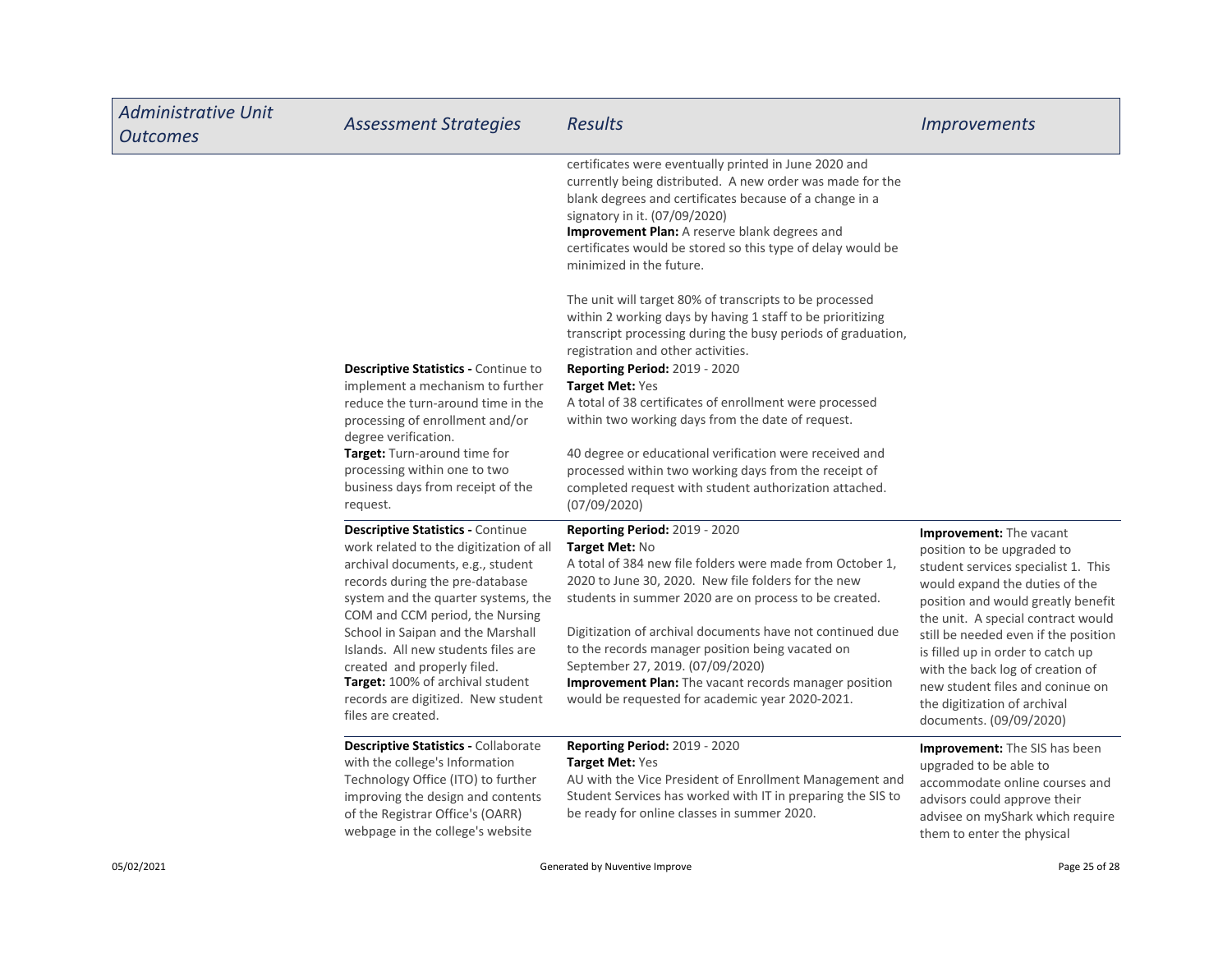| <b>Administrative Unit</b><br><b>Outcomes</b> | <b>Assessment Strategies</b>                                                                                                                                                                                                                                                                                                                  | <b>Results</b>                                                                                                                                                                                                                                                                                                                                                                                                                                                                                                                                                                                                                                                                                                                                                                                                                                                                                                                                                                                                            | <i><u><b>Improvements</b></u></i>                                                                                  |
|-----------------------------------------------|-----------------------------------------------------------------------------------------------------------------------------------------------------------------------------------------------------------------------------------------------------------------------------------------------------------------------------------------------|---------------------------------------------------------------------------------------------------------------------------------------------------------------------------------------------------------------------------------------------------------------------------------------------------------------------------------------------------------------------------------------------------------------------------------------------------------------------------------------------------------------------------------------------------------------------------------------------------------------------------------------------------------------------------------------------------------------------------------------------------------------------------------------------------------------------------------------------------------------------------------------------------------------------------------------------------------------------------------------------------------------------------|--------------------------------------------------------------------------------------------------------------------|
|                                               | and improving the reports generated<br>from the SIS or<br>maintaining/improving effectivity of<br>SIS related services.<br><b>Target:</b> Registrar's office's webpage<br>design improved and content<br>updated or SIS services improved                                                                                                     | AU has worked with IT in uploading updated forms on the<br>Registrar Office webpage. These forms are the change of<br>grade form, Third Year in Teacher preparation- Elementary<br>application form and the Bachelor of Science in Elementary<br>Education application form.<br>AU has also worked with IT in having the tutorials below<br>posted online so it can be easily shared to students via<br>email or through the college website.<br>How to log in to schoology -<br>http://www.comfsm.fm/?q=How-to-Schoology<br>How to withdraw from a course in summer 2020 -<br>http://www.comfsm.fm/dcr/misc/Summer-2020-Course-<br>withdrawal-procedures.pdf<br>How to register online steps -<br>http://www.comfsm.fm/news/How-to-register-online-for-<br>summer-2020.pdf<br>How to register online video tutorial -<br>https://www.youtube.com/watch?v=thaprvS0FI4<br>Exploring myShark -<br>https://www.youtube.com/watch?v=WbYrdFRzZ50<br>Improvement Plan: Continue to update and upload forms<br>that has changes. | location campus so the student<br>can only register for face-to-face<br>courses at their location.<br>(08/05/2020) |
|                                               |                                                                                                                                                                                                                                                                                                                                               | Collaborate with ITO in having the admission process to be<br>online.                                                                                                                                                                                                                                                                                                                                                                                                                                                                                                                                                                                                                                                                                                                                                                                                                                                                                                                                                     |                                                                                                                    |
|                                               | <b>Descriptive Statistics - Provide</b><br>support and training for all                                                                                                                                                                                                                                                                       | Work with ITO in having tutorials posted on the OARR web<br>page.<br><b>Reporting Period: 2019 - 2020</b><br><b>Target Met: Yes</b>                                                                                                                                                                                                                                                                                                                                                                                                                                                                                                                                                                                                                                                                                                                                                                                                                                                                                       |                                                                                                                    |
|                                               | registrar's staff designed to upgrade<br>their skills, adeptness, and<br>proficiency in the following areas: (a)<br>the Student Information System, (b)<br>routine operations and other<br>procedures, (c) the Family<br><b>Educational Rights and Privacy Act</b><br>including other related federal<br>regulations, (d) file management and | Although no formal training were done for all registrar's<br>staff, direct supervision and instructions were being given<br>to them. Changes in routine operations and procedures like<br>the changes to the admission procedure and registration<br>procedures done in summer 2020 where there was a shift<br>to online mode of instruction. Step by step instructions on<br>how we proceed were provided and their questions were<br>always entertained when they encounter situations where<br>they do not know what to do or got confused. (06/30/2020)                                                                                                                                                                                                                                                                                                                                                                                                                                                               |                                                                                                                    |
| 05/02/2021                                    | Generated by Nuventive Improve                                                                                                                                                                                                                                                                                                                |                                                                                                                                                                                                                                                                                                                                                                                                                                                                                                                                                                                                                                                                                                                                                                                                                                                                                                                                                                                                                           | Page 26 of 28                                                                                                      |

F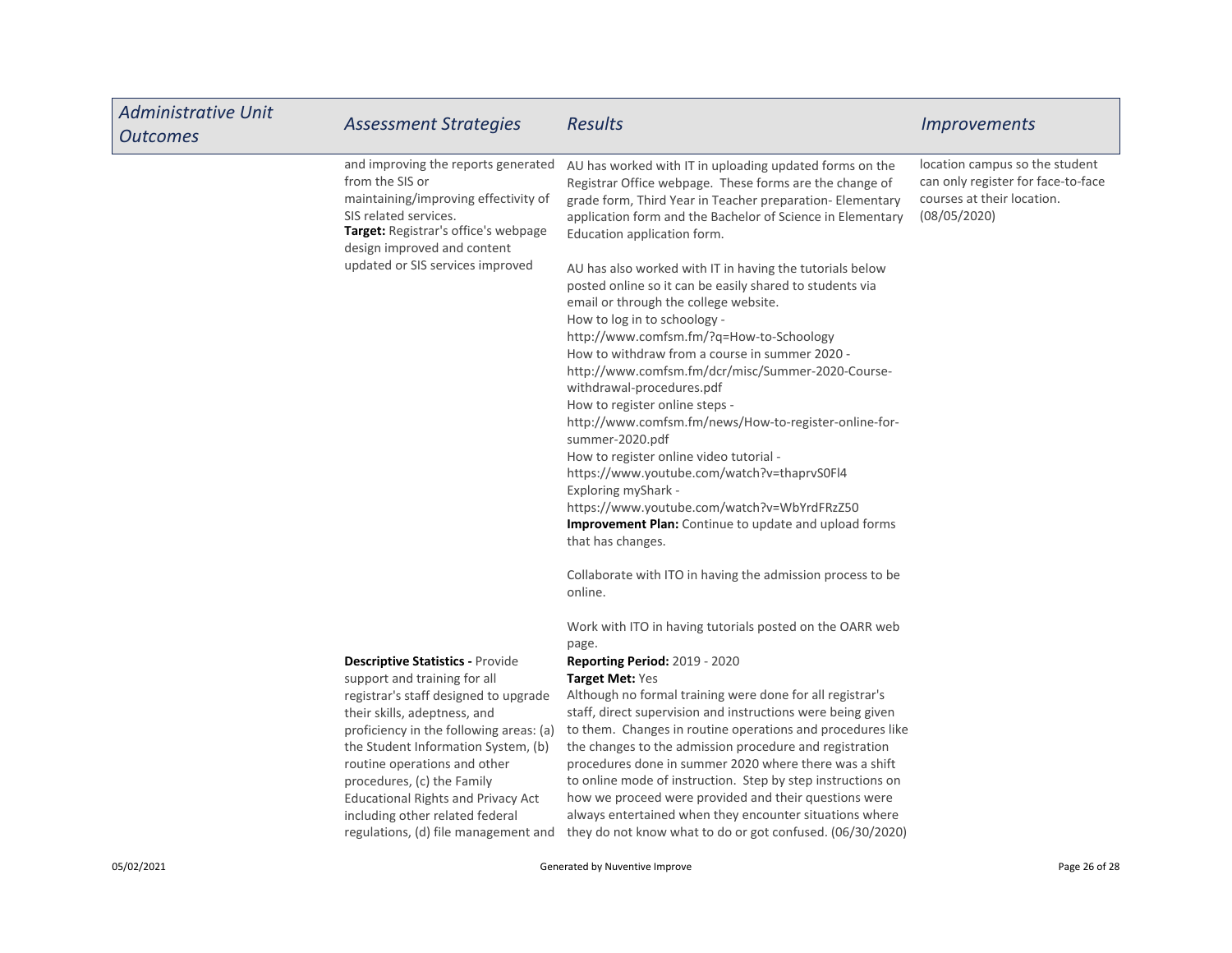| <b>Administrative Unit</b><br><b>Outcomes</b>                                                                                                                                                                                                                                                                                                                                                                                                                                                                                                                                                                                                                                                                                                                        | <b>Assessment Strategies</b>                                                                                                                                                                                                                                                                                                                                    | <b>Results</b>                                                                                                                                                                                                                                                                                                                                                                                                                                                                                                                                                            | <i><u><b>Improvements</b></u></i>                                                                                        |
|----------------------------------------------------------------------------------------------------------------------------------------------------------------------------------------------------------------------------------------------------------------------------------------------------------------------------------------------------------------------------------------------------------------------------------------------------------------------------------------------------------------------------------------------------------------------------------------------------------------------------------------------------------------------------------------------------------------------------------------------------------------------|-----------------------------------------------------------------------------------------------------------------------------------------------------------------------------------------------------------------------------------------------------------------------------------------------------------------------------------------------------------------|---------------------------------------------------------------------------------------------------------------------------------------------------------------------------------------------------------------------------------------------------------------------------------------------------------------------------------------------------------------------------------------------------------------------------------------------------------------------------------------------------------------------------------------------------------------------------|--------------------------------------------------------------------------------------------------------------------------|
|                                                                                                                                                                                                                                                                                                                                                                                                                                                                                                                                                                                                                                                                                                                                                                      | record-system; (e) pertinent policies<br>and academic standards; (f) techno-<br>literacy; and (g) others.<br>Target: Support and Training<br>provided to all OARR staffs.                                                                                                                                                                                       |                                                                                                                                                                                                                                                                                                                                                                                                                                                                                                                                                                           |                                                                                                                          |
| 2019-2020 OARR Outcome 3 -<br>Improved coordinated marketing,<br>recruitment and outreach program to<br>increase enrollment of targeted<br>priority groups, i.e., traditional first-<br>time freshman, transfer, continuing<br>and returning students. Increased<br>visibility, awareness, and knowledge<br>about the college, and opportunities<br>available to students. Improved<br>execution of multi-Modal enrollment, seniors).<br>marketing, and communication<br>services to increase touch point with<br>students. Alternative scheduling to<br>improve student success and<br>persistence is developed and<br>implemented.<br><b>AUO Status: Active</b><br>AUO Assessment Cycle: 2019 - 2020<br><b>Start Date: 10/01/2019</b><br>Inactive Date: 09/30/2020 | <b>Descriptive Statistics - In</b><br>collaboration with other student<br>support services units and<br>coordination with the high schools,<br>continue to market, recruit and<br>outreach to increase or meet target<br>enrollment.<br>Target: Outreach activities done and<br>information shared to high schools.<br>(i.e. college fair/high school visits to | <b>Reporting Period: 2019 - 2020</b><br>Target Met: Yes<br>Due to the pandemic, high school visits have been<br>cancelled. Alternative like informing the high school<br>principals and counselors to pass information to students<br>were done and special enrollment schedules for graduating<br>high school students were scheduled. Students taking their<br>COMET packets were placed on schedules on special<br>registration dates. High school students who took the<br>COMET and provided their email address have been<br>emailed with information. (07/30/2020) |                                                                                                                          |
|                                                                                                                                                                                                                                                                                                                                                                                                                                                                                                                                                                                                                                                                                                                                                                      | <b>Descriptive Statistics - Continue to</b><br>utilize all available means to market<br>and provide information,<br>announcements, communication<br>and assistance to community,<br>faculty, students and other relevant<br>offices in conducting enrollment,<br>orientations and other related<br>activities.<br><b>Target:</b> Students will know of the      | <b>Reporting Period: 2019 - 2020</b><br>Target Met: Yes<br>Based on the fall 2019 student orientation survey, students<br>got informed of the schedule of the orientation through<br>announcement on the college website (38.33%), family and<br>friends (23.33%), banner (3.33%), college staff (38.33%),<br>poster (8.33%), social media (16.67%) and through other<br>students (31.67%).<br>Based on the spring 2020 student registration survey                                                                                                                       | <b>Improvement:</b> 35% of target<br>headcount all campus wide<br>registered before regular<br>registration (07/09/2020) |

**Target:** Studen OARR assisted activities through the utilized available media. At least 30% of students registered before the regular registration all campus wide.

Based on the spring 2020 student registration survey, students found out about the registration activity by 18.80% announcement on the radio, 42.11% through the internet (COM-FSM news fee, facebook, etc.), 35.34 heard it from family and friends, 11.28% seeing it on flyers and banners.

Online registration mode has been opened from the start of early registration up certain date for regular registration. Spring 2020 early registration was on November 5-13, 2020,